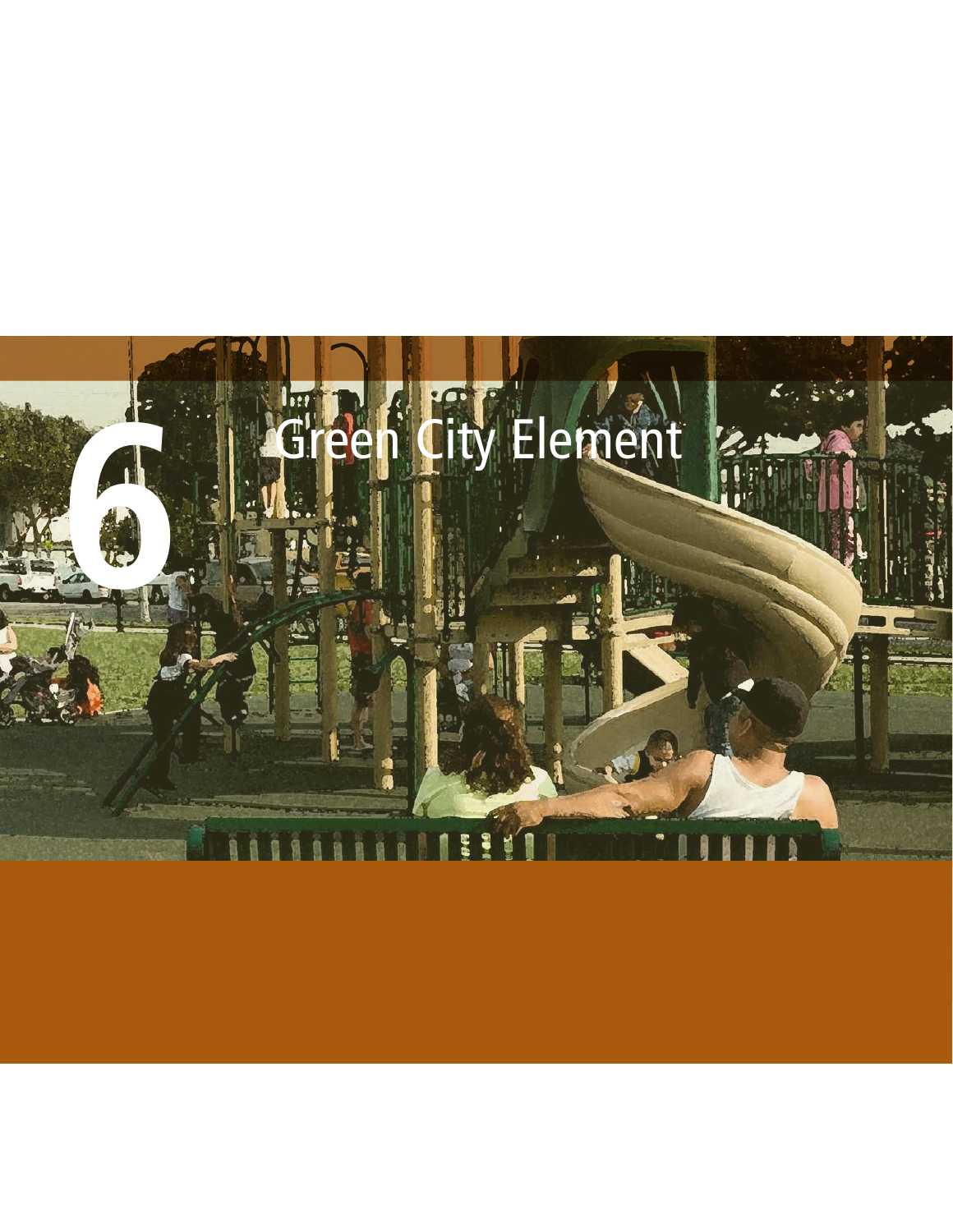# INTRODUCTION

This Element of the General Plan provides goals, objectives, policies, and implementation actions on making South Gate a "green" city. The Element addresses parks, civic plazas, open space, rivers, trails, equestrian facilities, the conservation of natural resources, energy and climate change, and green building. This Element should be used in conjunction with the South Gate Parks and Recreation Master Plan, the Natural Hazard Mitigation Plan, and Street Tree Master Plan.

The Element covers the following topics:

- Parks, Plazas, Trails and Open Space
- Flooding
- Conservation and Enhancement of Natural and Biological Resources
- Green Building
- Climate Change

These topic areas encompass the Open Space and Conservation Elements required by state law, as described below. Each topic is addressed in its own section. Each section contains a brief description of the relevant existing conditions as well as goals, objectives, policies and implementation actions.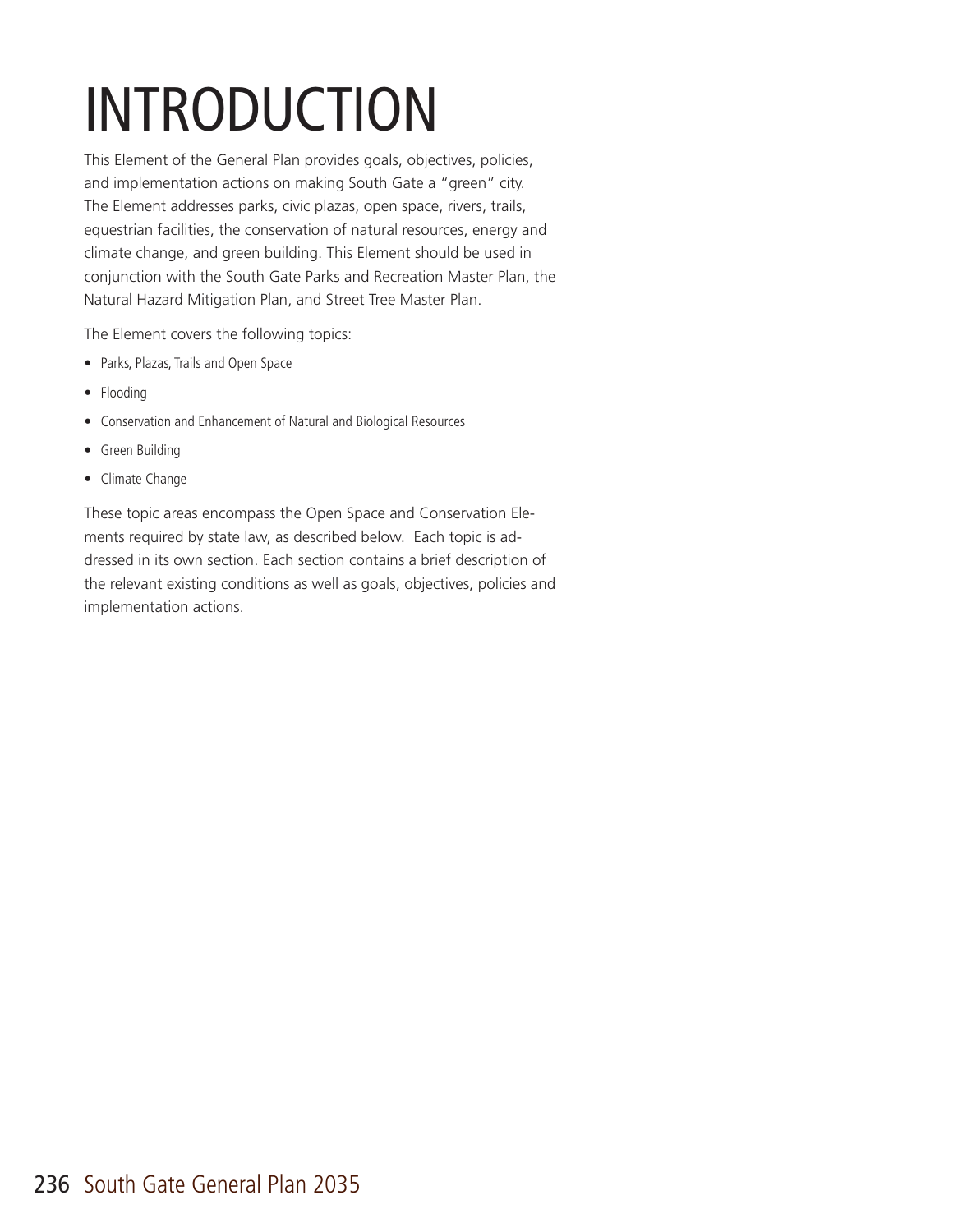# **STATUTORY** REQUIREMENTS

The following is a discussion of statutory requirements established by the State that are addressed in the Green City Element.

## Open Space

The Green City Element combines the open space element required by the State of California with portions of the required conservation element. A city must have an action plan for the "comprehensive and long-range preservation and conservation of open space land," (California Government Code (CGC) Section 65563). The purpose of the open space element is "to assure that cities and counties recognize that open space land is a limited and valuable resource which must be conserved whenever possible." (CGC Section 65561(a)).

The State identifies numerous types of open space that must be addressed in the General Plan. The types of open space land are: 1) open space for the preservation of natural resources such as habitat, 2) open space for the managed production of resources, 3) open space for outdoor recreation, 4) open space for public health and safety, 5) open space in support of the missions of military installations, and 6) open space for the protection of certain places or features (CGC Section 65560). Of these types of open space land, South Gate primarily contains open space for outdoor recreation, provided by its city park and multiuse trail system and the nearby rivers. There is also a small amount of open space for public health and safety, such as flood zones or buffers from highways.

**The Green City Element combines the open space element required by the State of California with portions of the required conservation element.**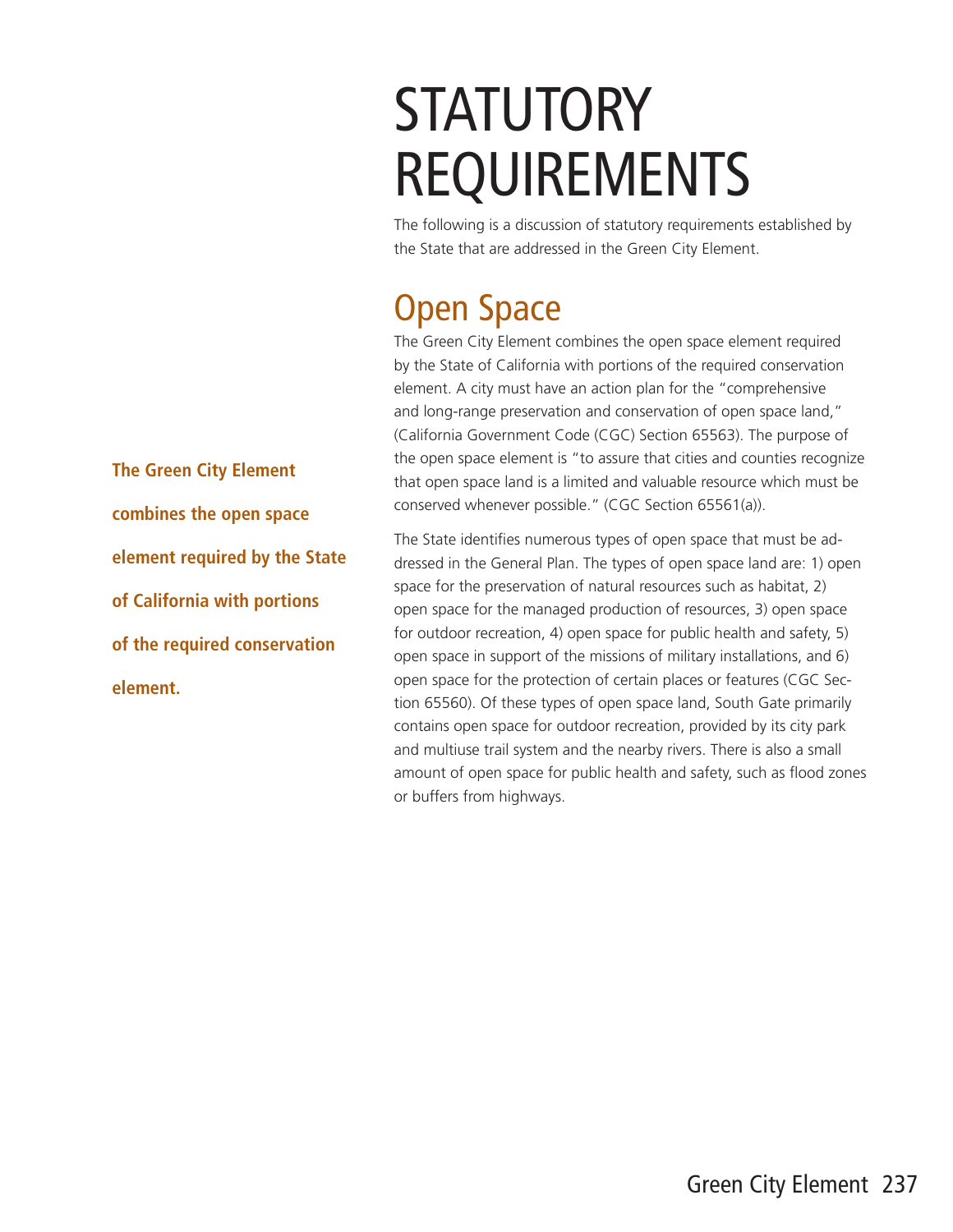# Resource Conservation

State law also requires "a conservation element for the conservation, development, and utilization of natural resources including water and its hydraulic force, forests, soils, rivers and other waters, harbors, fisheries, wildlife, minerals and other resources" (CGC Section 65302(d)). Because South Gate is a fully urbanized area, the planning area also does not contain significant biological resources such as native or migratory wildlife species or endangered species. Nonetheless, to the extent that they exist or may exist in the future, this Element contains policies in the following required conservation areas:

- Water and its hydraulic forces
- Forests
- Soils
- Rivers
- Wildlife
- Fisheries

The planning area does not contain harbors or mineral resources, and therefore no policies about this are included. Other policy areas in this Element, in such areas as green building or environmentally preferable purchasing, are included as optional policy areas that the City believes are important to address. Policies about recycling and water conservation can be found in the Public Facilities and Services Element.

## AB 32, S-3-05, SB 375

With the passage of Assembly Bill 32 and the issuing of Executive Order S-3-05, the State of California has mandated a state-wide reduction in greenhouse gas emissions to 1990 levels by 2020. In addition, SB 375, a new law passed by the state in 2008, clarifies that CARB will set emissions reductions targets for regions, which they must meet to avoid certain penalties or funding cuts. Additionally, the Attorney General, in enforcing AB 32, has brought lawsuits against local governments that have failed to address greenhouse gas emissions in their General Plans, and has provided comment letters to multiple cities around the State requesting that climate change and greenhouse gas emissions be addressed in the General Plan. The Climate Change section of this Green City Element is intended to address comments the Attorney General has provided to other cities, to foresee the requirements described in the CARB Scoping Plan, and to broadly promote AB 32.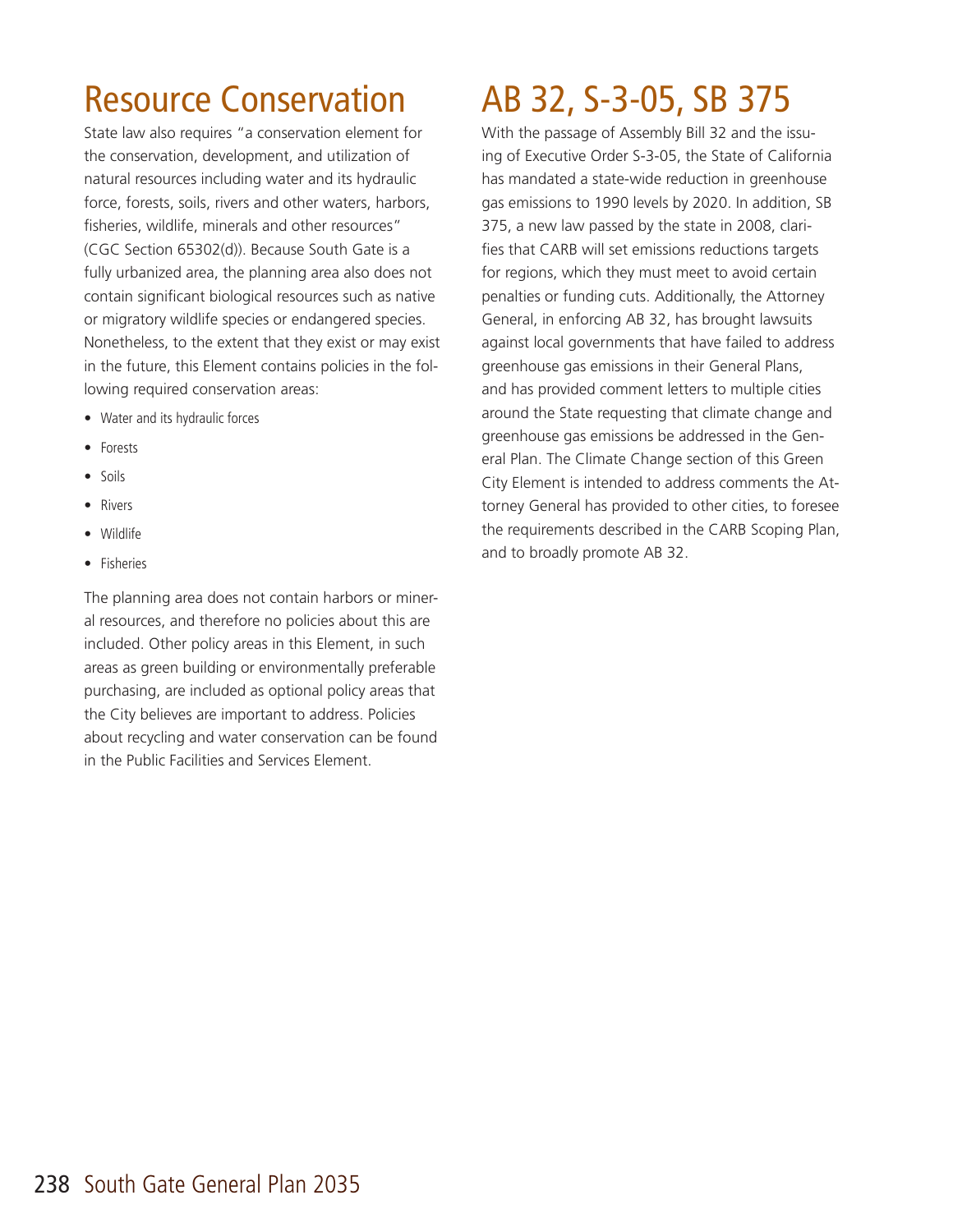# KEY ISSUES AND CHALLENGES

The "Greening of South Gate" was one of the top community priorities that came out of the General Plan update process. South Gate has a number of key issues and challenges that the City should address to accomplish this priority and ensure that the future of the City is "greener" than its' past. These issues were discovered through research and outreach to residents and other stakeholders during the General Plan process. As a result of these efforts, several "green city" issues have been identified as areas to be addressed in the General Plan.

## Global Climate Change

One of the major challenges facing South Gate – as well as the State and the country– is global climate change. The precise effects of climate change on individual communities, such as South Gate, are uncertain. However, increasing fluctuations in temperature and unpredictability of weather patterns are among some of the consequences that are already being experienced in California. While impacts are uncertain, it is clear that South Gate can take steps to reduce its production of greenhouse gas emissions, which lead to climate change. Greenhouse gas emissions are strongly influenced by development patterns, which dictate how energy is used in transportation and buildings. In this context, local development patterns and practices are of both local and global importance and will be increasingly relevant and valuable in the long-term planning horizon of this General Plan.

## Lack of Park Space

The City is underserved by parks and those that exist are unevenly distributed throughout the City. Many South Gate homes are located more than ¼ mile from a park and some neighborhoods are completely underserved. Although new facilities are a high priority, it is difficult for the City to fund such efforts because the City does not collect a parks impact fee for new development nor does it have another source of funding for parks projects.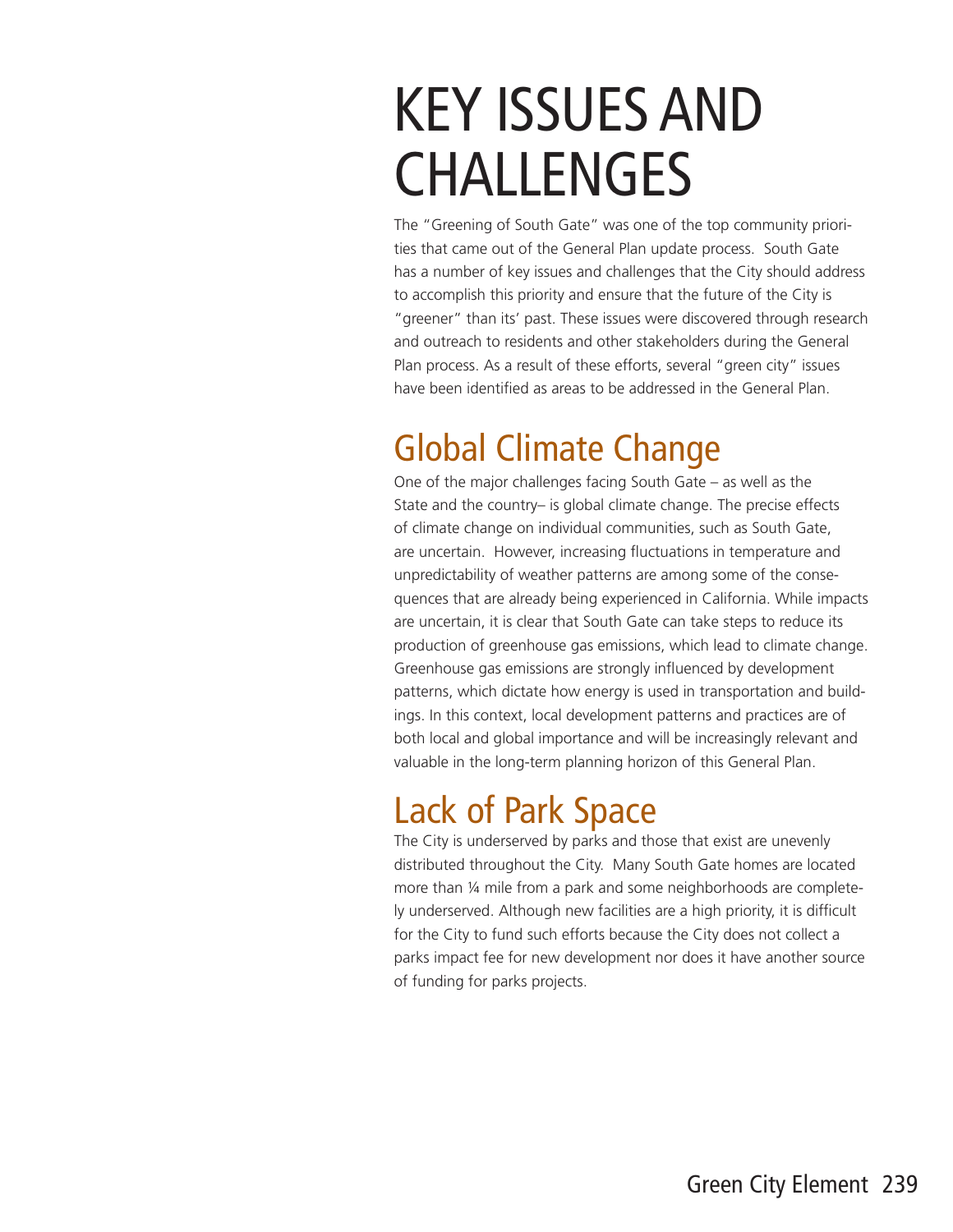## Poor Condition of the Los Angeles River and Rio Hondo

The Los Angeles River and Rio Hondo are potential green resources for South Gate. However, the current condition of these water ways is significantly degraded. Both suffer from severe pollution, are unattractive and have limited functionality as anything more than intermittent flood control channels. There are multiuse trails along the Los Angeles River and Rio Hondo Channel, however these are unattractive with few pedestrian and bicycle amenities.



**Multi-use trails along the Los Angeles River and Rio Hondo Channel provide one of the few pedestrian and bicycle amenities in South Gate.**

# Lack of Landscaping

During the General Plan update process, the community expressed a desire to increase the amount of landscaping and greenery in the City. Street trees are needed on many streets (particularly major roadways), and trees and landscaping are needed in many commercial and industrial areas.



**Many major roads in South Gate lack street trees and other greenery.**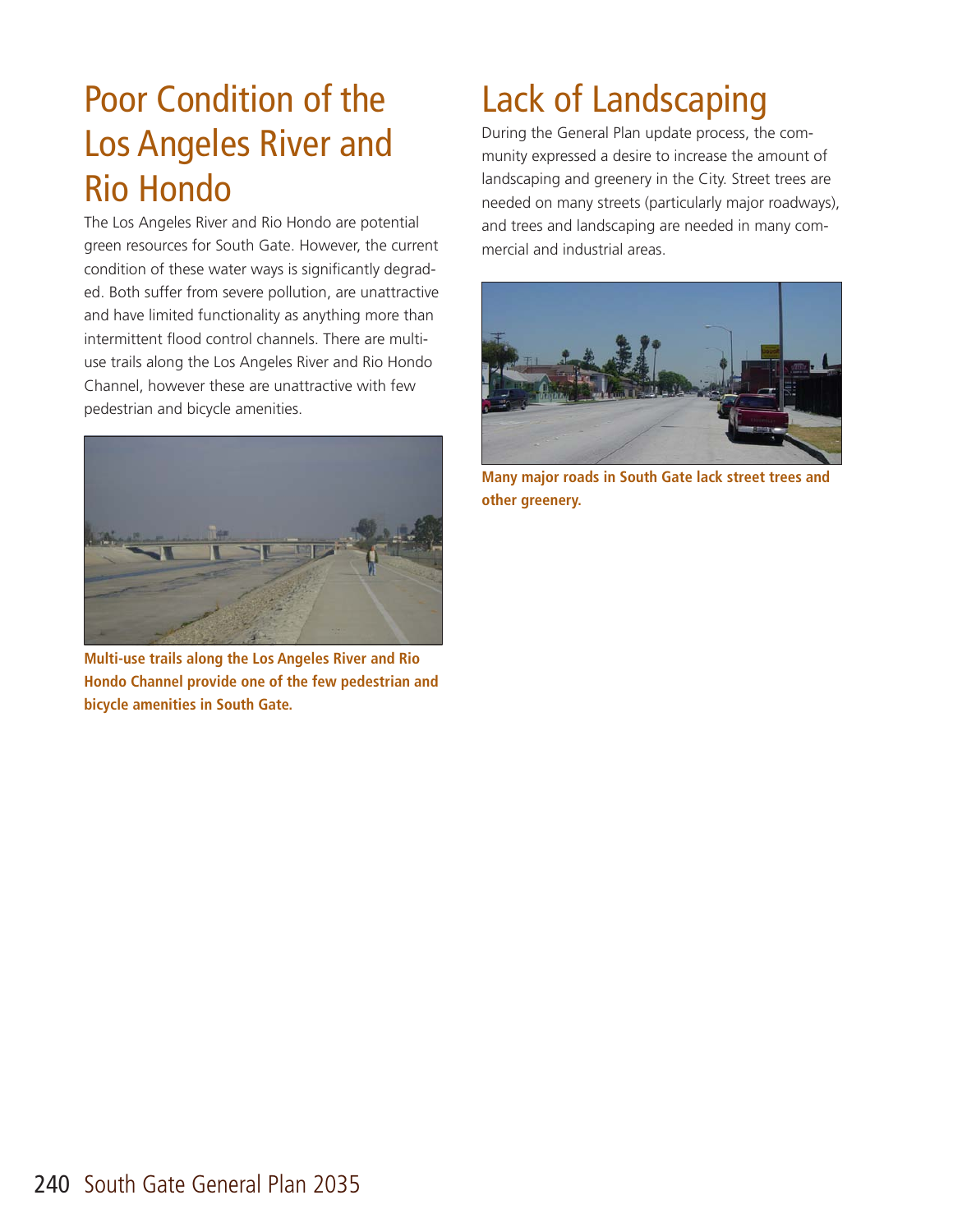# KEY STRATEGIES FOR THE GREEN CITY ELEMENT

Addressing the issues and challenges facing South Gate requires a bold vision for the City's future as well as practical strategies for achieving that future. During the General Plan update process, South Gate citizens and the City Council embraced the vision of South Gate as a "green" city in which trees, parks and open spaces are abundant, and the community pursues environmentally responsible development and policies. The following are the strategies in the Green City Element to help achieve the vision of a greener South Gate.

## Address Climate Change in the General Plan

The City will pursue a cross-cutting set of policies – about energy, land use, walking, cycling, and transit use, buildings, waste, ecology and government operations – that both reduce greenhouse gas emissions and adapt to the reality of a changing climate. The City will also set emissions reduction targets for itself, track its progress over time, and develop a detailed Climate Action Plan. The commitment to reducing the city's global climate change impacts was supported by the passage of a City Council resolution on April 8, 2008 that committed to establishing a greenhouse gas emission reduction target and the development of a climate action plan. As part of this effort, the City joined the International Council for Local Environmental Initiatives (ICLEI), an international non-profit organization that assists local governments with meeting their climate goals.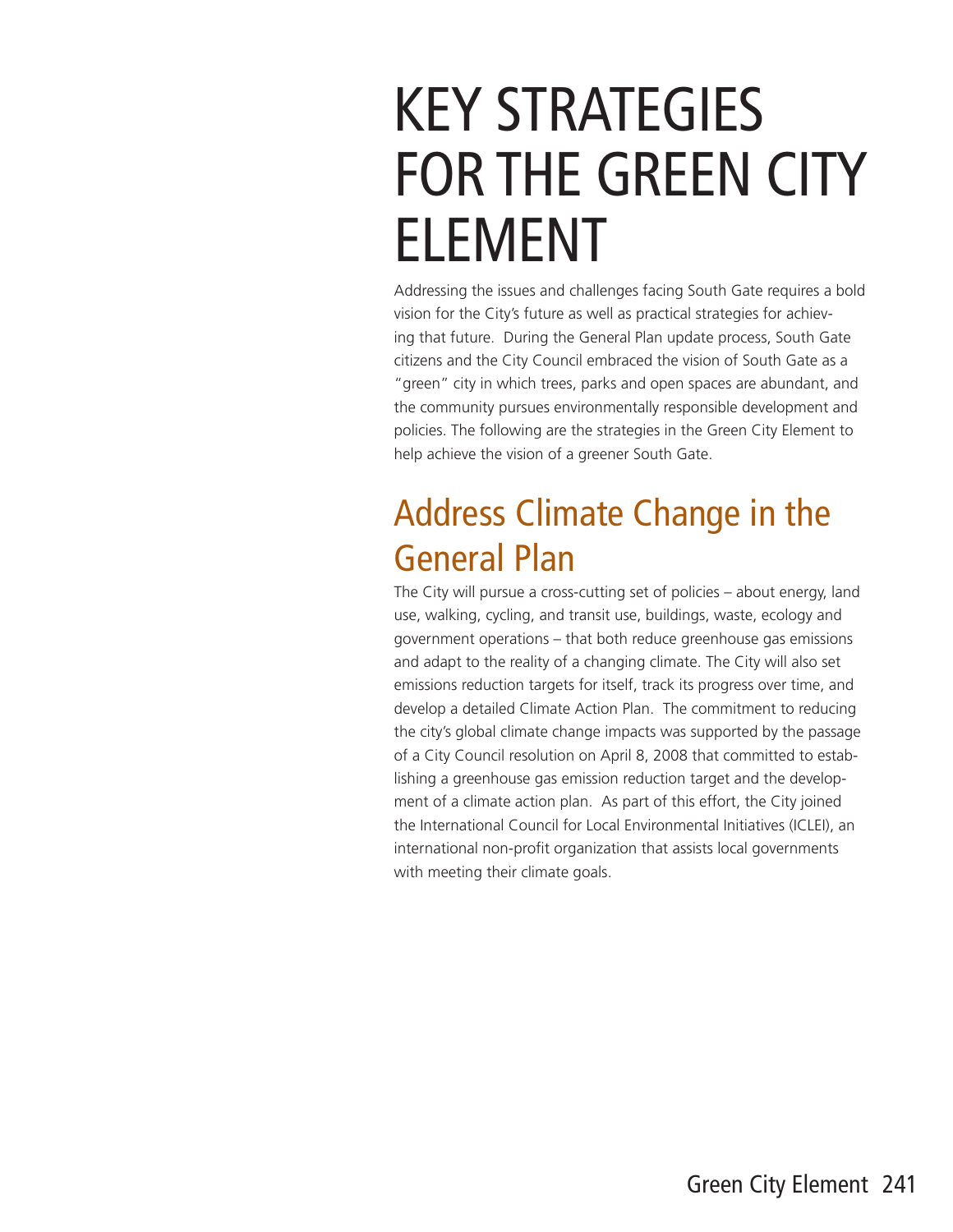# Capitalize on the Los Angeles River and Rio Hondo Channel as a City Resource

The City will seek to develop the Los Angeles River and Rio Hondo Channel and transform these areas into community assets. The Rivers can provide muchneeded open space, and new development near the rivers can improve their ecological functioning and provide increased access.

# Create a Green Building Program

The City will develop a comprehensive green building program that includes energy efficiency, water efficiency, material selection and indoor air quality. Tactics for achieving this include updating the City's Building Code, expediting the planning process for green buildings, and providing resources and advice to builders.



**The City will encourage the use of green technologies, like the solar panels on this building, as part of a comprehensive green building program.**

# Improve Access to Parks, Trails and Open Spaces

The City will maintain and enhance existing parks, which provide a crucial amenity. The City will also seek to increase the amount of parks, trails and open space whenever possible, to enhance pedestrian connections to these areas.



**Parks are a crucial amenity to South Gate residents.**

# Increase the Amount of Landscaping Throughout the City

During the public outreach process, the community identified a greener city as one of its most important priorities. The City will accomplish this goal by aggressively pursuing a street-tree planting and maintenance program, enhancing existing parks and open space, requiring greenery and landscaping as a condition of new development, and looking for other opportunities to enhance and increase greenery.



**An agressive street-tree planting and maintenance program will be an important step to making South Gate a greener city.**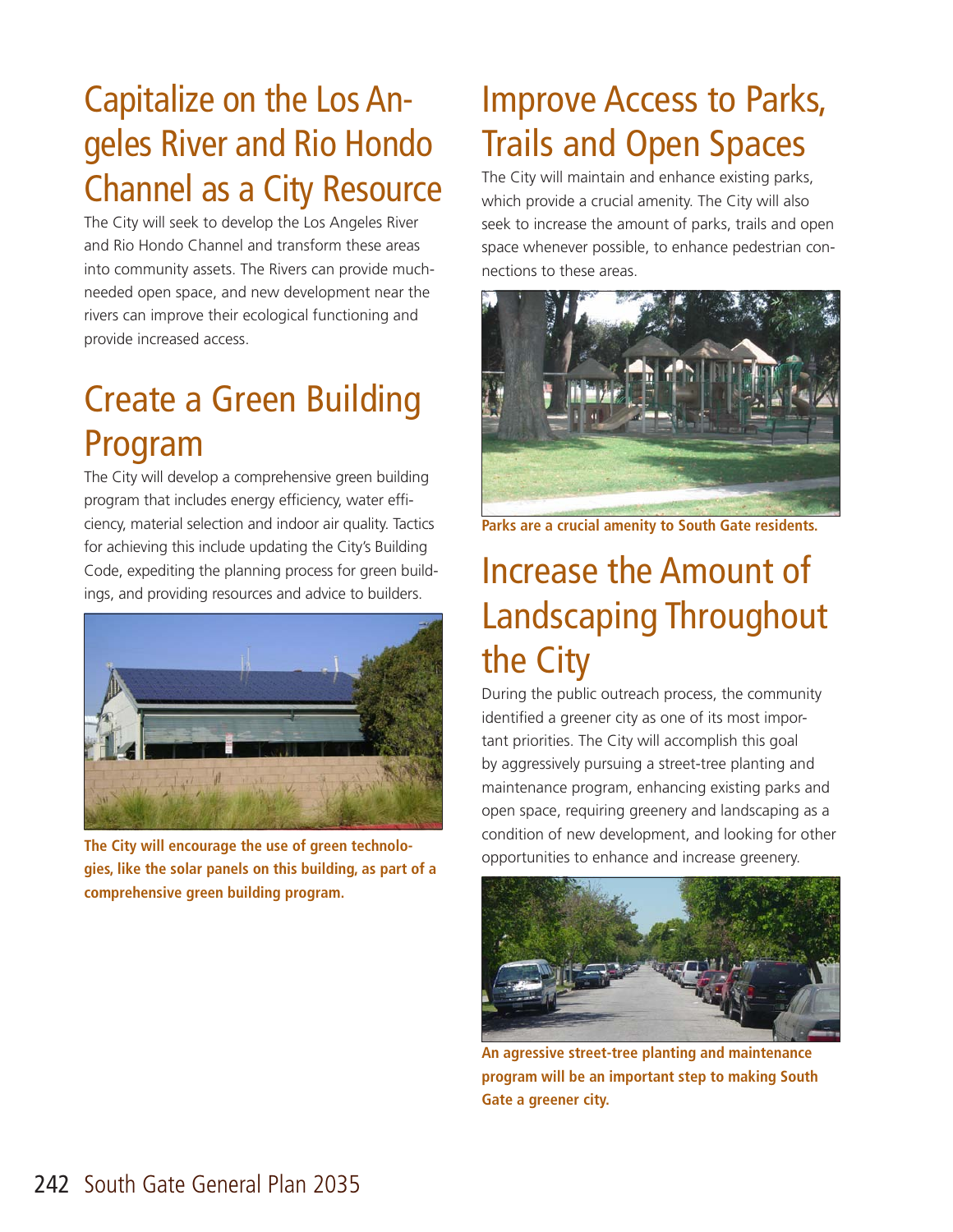# PARKS, PLAZAS, TRAILS, AND OPEN SPACE

## Existing Conditions

The City of South Gate Parks and Recreation Department is responsible for the development and grounds maintenance of the City's parks and the Public Works Department is responsible for facilities maintenance. According to the Parks and Recreation Department, there are 9 parks in the City that total 165.74 acres. Figure GC-1 shows the location of the parks and multi-use trails in the City. As is seen in Table GC-1, the majority of the acres are located in 2 parks, South Gate Park and Hollydale Regional Park. These facilities contain a wide range of passive and active recreational facilities and, due to their size, are considered regional facilities and used by residents in surrounding areas. South Gate's parks provide a range of facilities including athletic fields, play equipment, picnic areas, a swimming pool, grassy open spaces, and activity buildings.

| <b>Park Name</b>         | <b>Acres</b> | <b>Facilities</b>                                                                                                                                                                  |
|--------------------------|--------------|------------------------------------------------------------------------------------------------------------------------------------------------------------------------------------|
| South Gate Park          | 96.8         | Auditorium, Sports Center with<br>gym and pool, athletic fields, play-<br>grounds, tennis courts, 3-Par golf<br>course, Jr. hockey rink, pergolas,<br>and senior recreation center |
| Hollydale Regional Park  | 56.0         | Playground, tennis courts, ball<br>fields, and equestrian arena                                                                                                                    |
| Cesar Chavez Park        | 9.0          | Playgrounds, and a pergola                                                                                                                                                         |
| Circle Park              | 4.0          | Playground, ball field                                                                                                                                                             |
| Hollydale Community Park | 2.2          | Community center, playground,<br>and ball field                                                                                                                                    |
| State Street Park        | 0.8          | Grass field                                                                                                                                                                        |
| Gardendale Tot Lot       | 0.45         | Playground                                                                                                                                                                         |
| Triangle Park            | 0.3          | Pergola, seating                                                                                                                                                                   |
| Stanford Avenue Park     | 0.19         | Playground                                                                                                                                                                         |
| Total                    | 169.74       |                                                                                                                                                                                    |

#### **Table GC-1: Parks**

*Source: City of South Gate, 2006*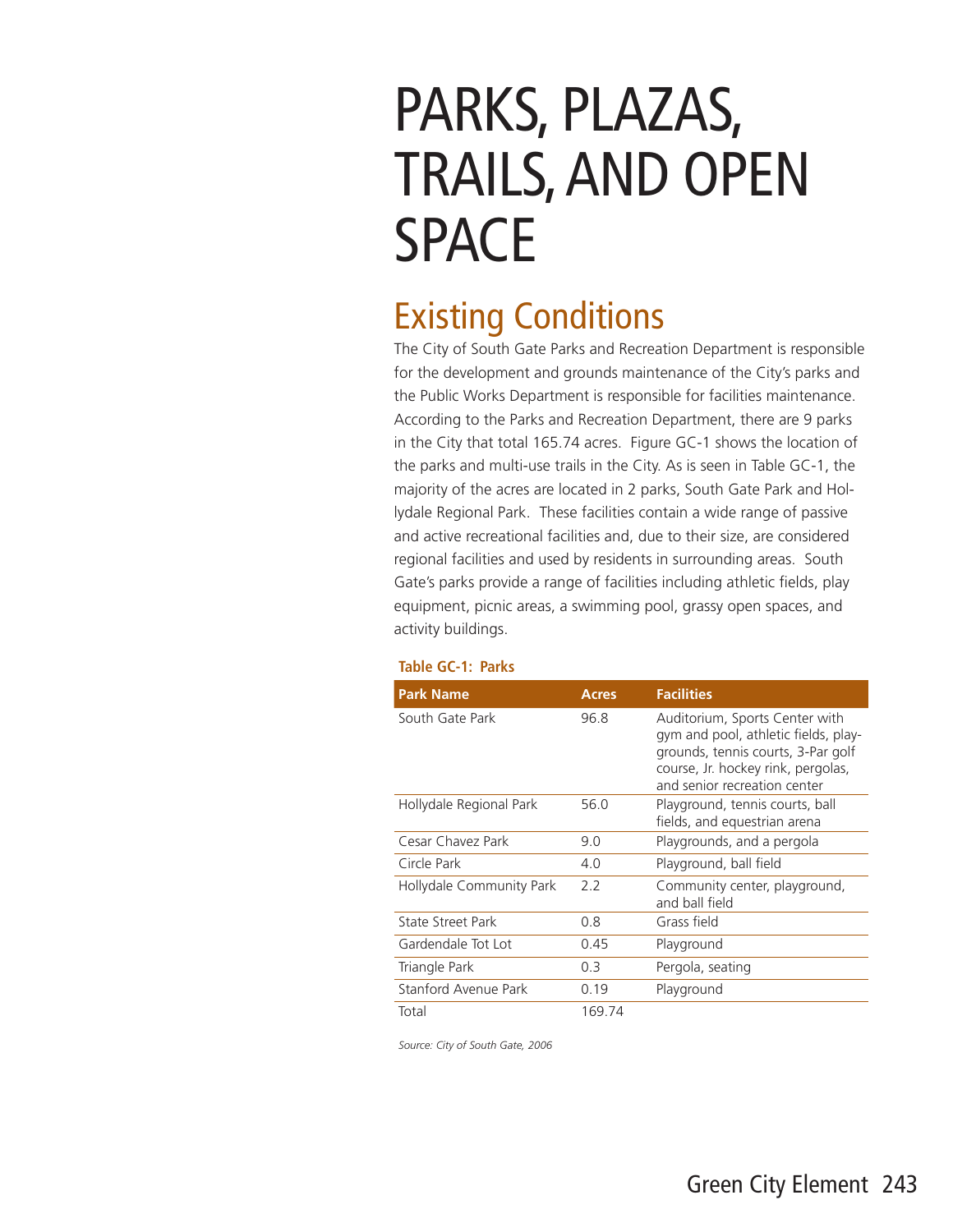New or existing trails in the City are envisioned both as transportation options integrated into the City's transportation network and as recreational alternatives to South Gate Park, which is heavily used. There are Class I multi-use trails that run along the east side of the Rio Hondo Channel and the west side of the Los Angeles River, north of Imperial Highway. (Class I facilities are physically separated from roadways and dedicated to cycling and other recreational activities.) These facilities are part of the regional system established and maintained by the County of Los Angeles. There is also a bike path north of Southern Avenue between Long Beach Boulevard and Atlantic Avenue in the City of Los Angeles Department of Water and Power (LADWP) right-of-way. A bicycle lane exists on the south side of Southern Avenue from Southern Place to the Los Angeles River. There is also a network of equestrian facilities along the riverfront.

The South Gate Parks and Recreation Master Plan provides a more detailed policy platform and implementation structure to the parks policies included below. Parks and trails can be active or passive, and are important destinations for recreation, relaxation, or public gathering. Civic plazas are smaller centers of passive public space that provide benches or resting spots in an attractive environment within the urban fabric. They are preserved exclusively for non-recreational pedestrian use and have the potential to add important public gathering and green space to the City. There are very few opportunity areas for large new parks in South Gate, and therefore civic plazas are a key component of the City's strategy for providing open space.



**Figure GC 1 Parcels designated as Park/Plaza/Open Space.**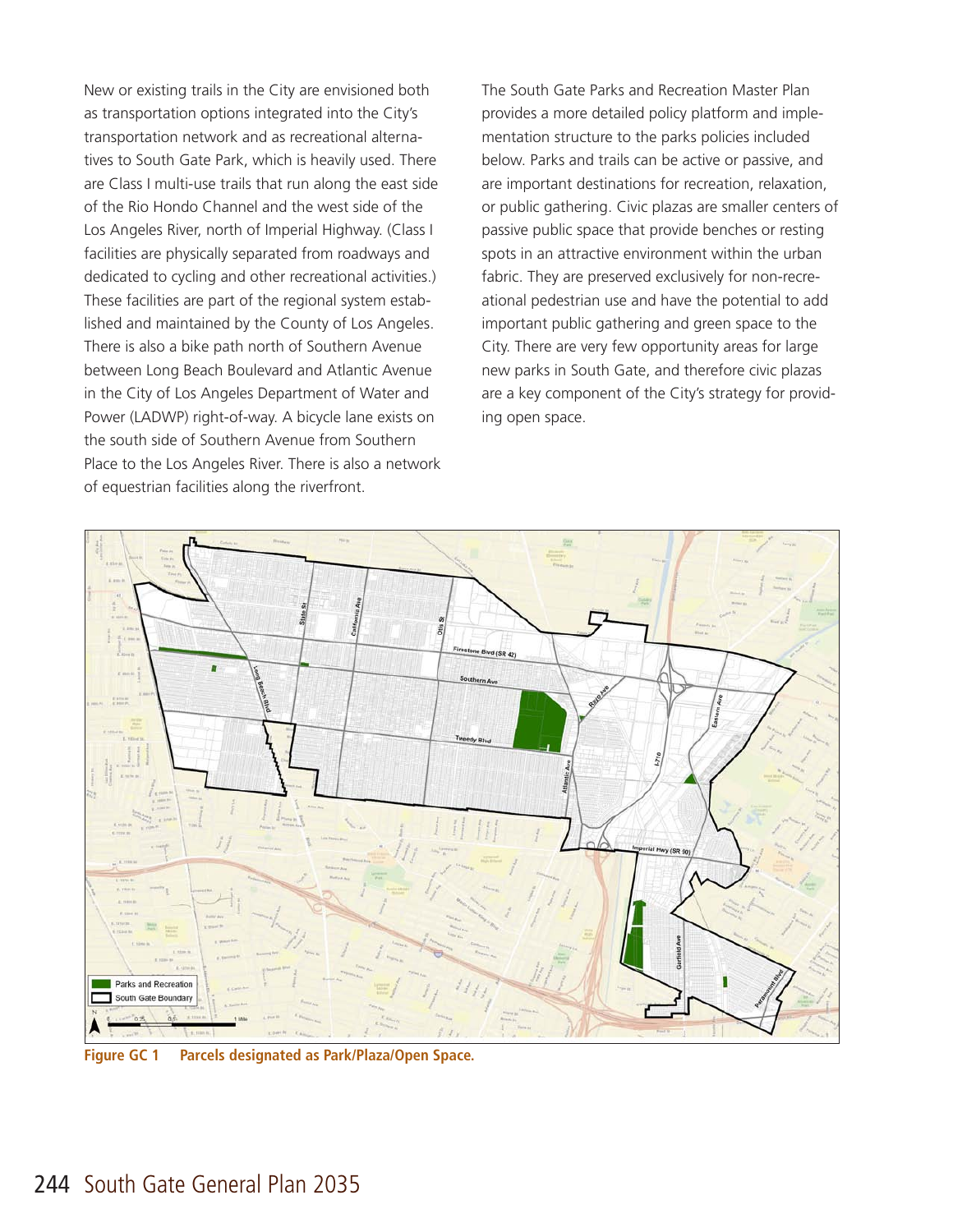# Goals, Objectives, and Policies

## **Goal GC 1:**

**An extensive, high-quality system of parks, civic plazas, and open space** 

### Objective GC 1.1:

### Maintain and improve existing parks and recreational facilities.

#### *Policies:*

- **P.1** The specific actions and policies in the Park and Recreation Master Plan will be implemented as funding allows.
- **P.2** South Gate will provide a full range of park and recreational opportunities and active and passive public space for residents.
- **P.3** The City will prioritize the continued provision of high-quality recreational and community programs, since these highly subscribed programs increase social connection, physical activity, and quality of life.
- **P.4** All parks will be clean, well-kept, and well-maintained, preserving it as one of the main community gathering points in the City.
- **P.5** Parks in South Gate should be safe and well lit environments for recreational activities, both day and night.



**South Gate will provide a full rante of park and recreational opportunities throuhgout the community.**

### Objective GC 1.2: Expand public space in the City by establishing new parks, civic plazas, and open space.

#### *Policies:*

- **P.1** New parkland, civic plazas, and open space will be created as funding and other opportunities become available.
- **P.2** The City will pursue innovative ways to provide parks and open space, including developing green roofs on buildings, reclaiming previously developed land, targeting vacant lots for use as passive parks or community gardens, or other strategies.
- **P.3** The City will pursue joint use agreements with the Los Angeles Unified School District, Los Angeles Community College District, and East Los Angeles College.
- **P.4** Wherever feasible, development of new park facilities will be located in areas of the City currently underserved by parks.
- **P.5** The City will collect land dedications or in lieu fees from new development for the provision of parks and recreation facilities, in pursuit of a desired parkland standard of 3 acres per 1,000 residents, as allowed by the California Quimby Act. The City will prefer the physical provision of park and recreation infrastructure to in lieu fees, and will administer a Parkland Deduction Fee program through which new development can provide parkland in lieu of certain development fees.
- **P.6** The City will expand the amount of open space by establishing a series of civic plazas. In particular, the following areas should be prioritized for plazas:
	- Civic Center
	- Gateway Transit Center
	- Community College District
	- Tweedy/Atlantic Education Center
	- Tweedy Boulevard
	- Imperial District, near the intersection of Imperial Boulevard and Garfield Avenue
	- Hollydale Village

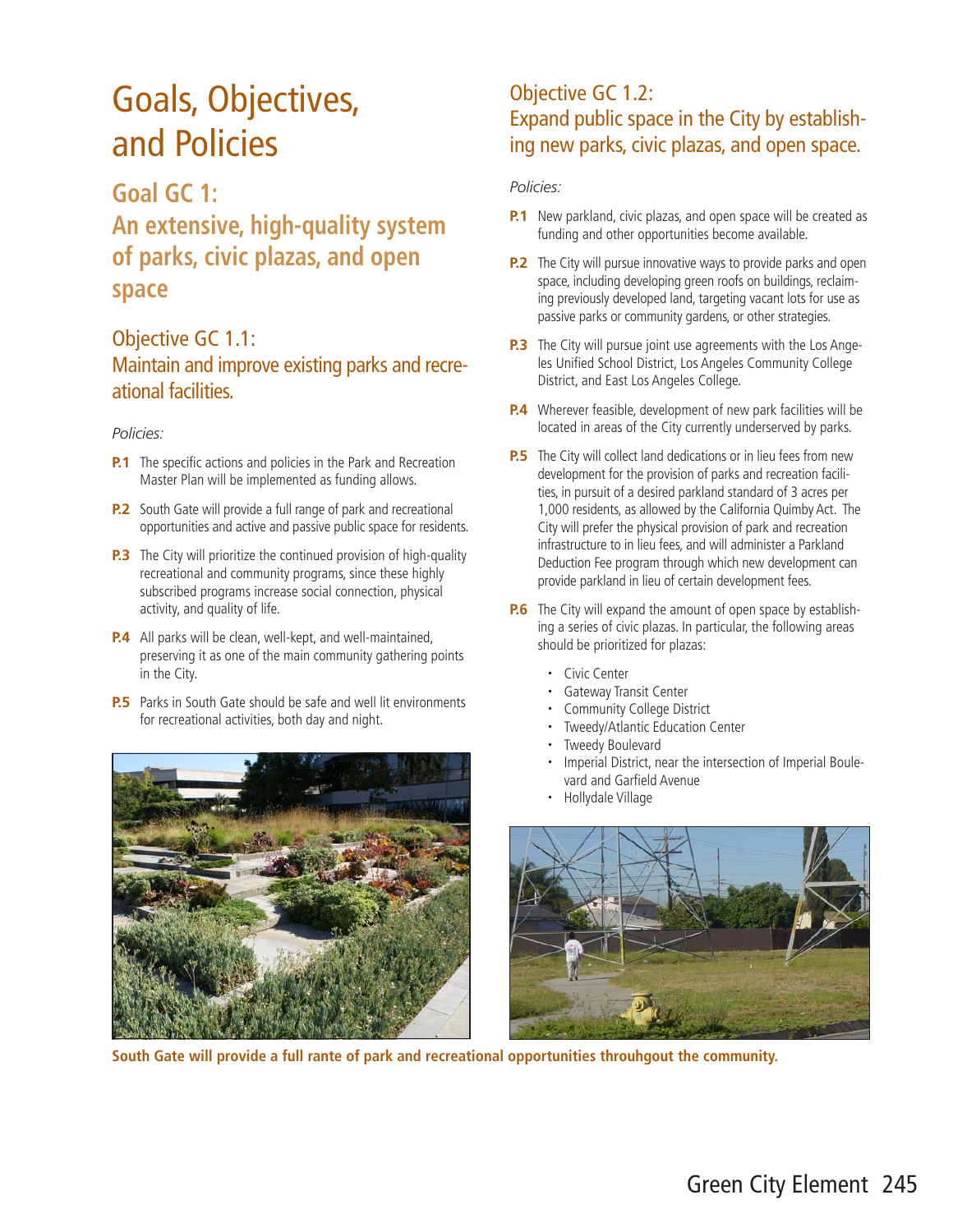## **Goal GC 2: Improved trails, equestrian facilities and green streets**

### Objective GC 2.1: Expand and enhance the City's trail network.

#### *Policies:*

- **P.1** New trails should contribute to increased connectivity across the City by reducing pedestrian and cycle travel times, integrating with existing sidewalks, bike lanes and other bicycle/ pedestrian infrastructure, and providing an alternate mode of access to goods, services, and other desirable destinations.
- **P.2** New trails should integrate with existing local, regional, and state trail networks.
- **P.3** Whenever possible, trails should be multi-use, accommodating both cyclists and pedestrians.
- **P.4** The City should pursue new north/south trail connections across the City, in particular connecting to the potential east-west trails along Southern Avenue and Independence/ Ardmore. These trail connections should be coordinated with the proposed bicycle network in the Mobility Element.
- **P.5** The City should enhance the existing Class I bicycle facilities that run along the east side of the Rio Hondo Channel and the west side of the Los Angeles River, transforming them from underutilized pathways to beautified, connected pedestrian and bicycle thoroughfares with amenities such as benches, tables, and lighting.
- **P.6** The City will pursue a Class I trail along the LADWP rightof-way that connects the west side of the City to the Los Angeles River trail.
- **P.7** The City will pursue a Class I trail along the railroad rightof-way between Ardmore and Independence Avenues. This trail should connect the College District with the potential Gateway Transit Village and the Los Angeles River.

#### Objective GC 2.2: Maintain and enhance equestrian facilities.

#### *Policies:*

- **P.1** The City will plan for the continuation of equestrian facilities along the Los Angeles River and Rio Hondo Channel.
- **P.2** The City will allow stables, and other equestrian facilities in suitable locations, in close proximity to the equestrian trails.

#### Objective GC 2.3: Create green streets throughout the City.

#### *Policies:*

- **P.1** The City will implement and periodically update the Street Tree Master Plan, which provides for a comprehensive street tree planting and maintenance program. The plan should include the following components:
	- Identification of streets where trees may be installed.
	- Standards for the location of street trees.
	- Standards for spacing between street trees.
	- Specification of a list of acceptable tree species and the appropriate streets and locations for each species.
	- Standards for size of trees and specifications for their installation (e.g. size of well, staking, materials).
	- $\cdot$  Identification of responsibilities, procedures, and standards for tree maintenance.
- **P.2** Project developers for redevelopment projects in Districts and Corridors will be required to plant new street trees and improve the streetscape as a condition of approval.



**Equestrian trails and facilities are part of the City's open space and trails network.**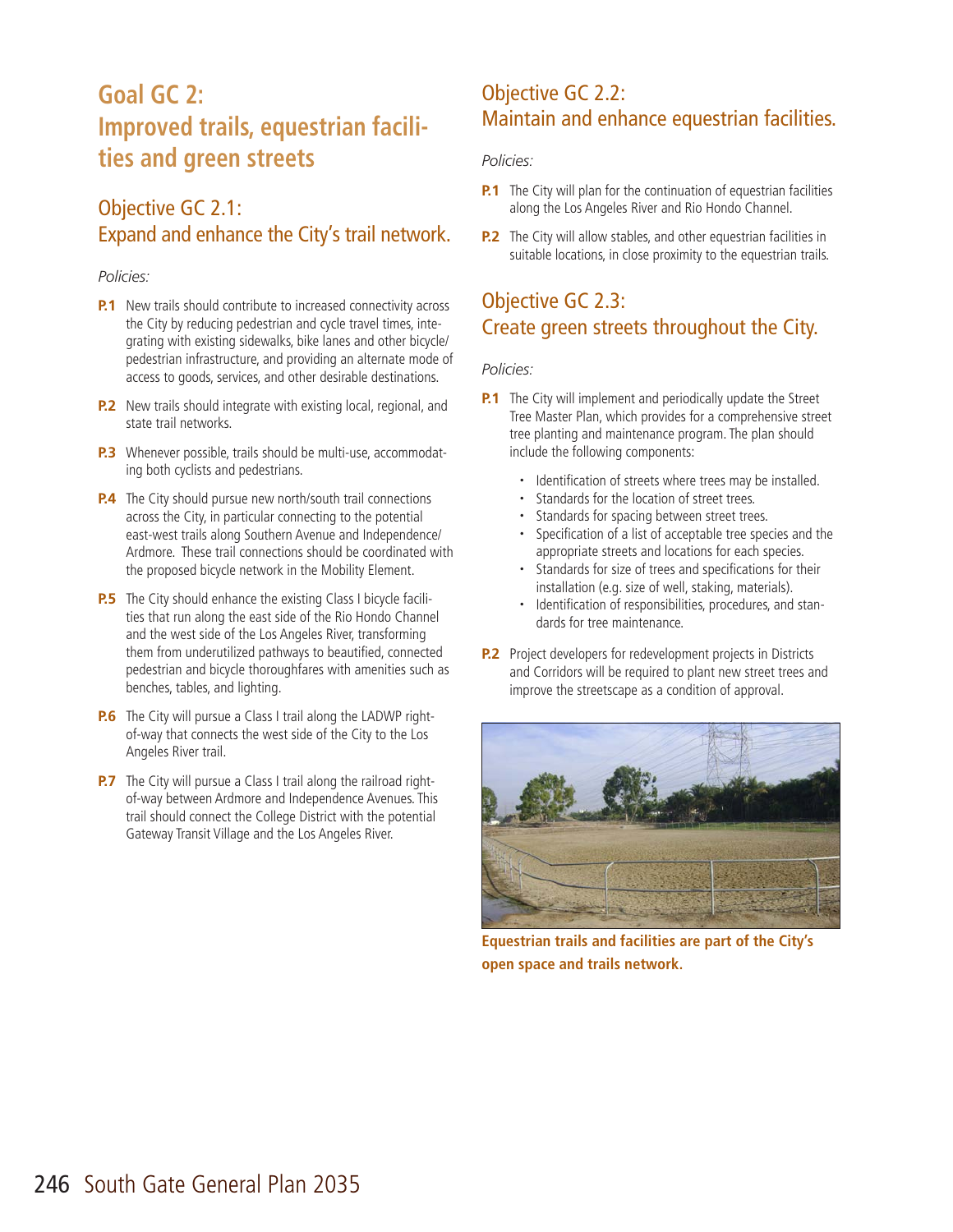## **Goal GC 3: Enhanced utilization of the Los Angeles River and the Rio Hondo Channel as open space**

### Objective GC 3.1: Improve access to and use of the Los Angeles River and Rio Hondo Channel.

#### *Policies:*

- **P.1** The City will capitalize on the Los Angeles River and Rio Hondo Channel as public amenities that can enhance access to open space, create a unique identity for the City and enhance economic development opportunities in the City.
- **P.2** New development along the Los Angeles River and the Rio Hondo Channel should encourage access to and utilization of the rivers.
- **P.3** The City should seek to develop attractive destinations, businesses, and resting points along and in close proximity to the Los Angeles River and Rio Hondo Channel.
- **P.4** New development, redevelopment, landscaping, and infrastructure along the Los Angeles River and the Rio Hondo Channel should utilize xeriscaping and native plants and enhance riparian habitat, wherever feasible.
- **P.5** New development that may result in increased water pollution to the Los Angeles River or the Rio Hondo Channel will be required to mitigate the potential sources of pollution, especially pollution from stormwater runoff.
- **P.6** The City may support regional or multi-jurisdictional efforts to improve the riverfront and to naturalize the river in a manner that restores the ecological functioning of the area.

# Implementation Actions

### Action GC 1: Adopt an ordinance allowing for the collection of Quimby Fees.

Community Development Department, with the assistance of the Parks and Recreation Department and the City Attorney, will draft an ordinance that will allow the implementation of the Quimby Act in South Gate, consistent with state law.

#### Action GC 2: Update the Parks and Recreation Master Plan on a regular basis.

The Parks and Recreation Department, in coordination with other city departments, will update the Parks and Recreation Master Plan on a regular basis. The intervals between updates may vary based on specific conditions but updates should take place approximately once every five years.

#### Action GC 3: Create an equestrian overlay district during the update of the Zoning Code.

The Community Development Department, in coordination with the Parks and Recreation Department, will create an equestrian overlay district as part of the Zoning Code update. The purpose of this overlay will be to identify areas of the City that would be appropriate and feasible for allowing equestrian access and facilities.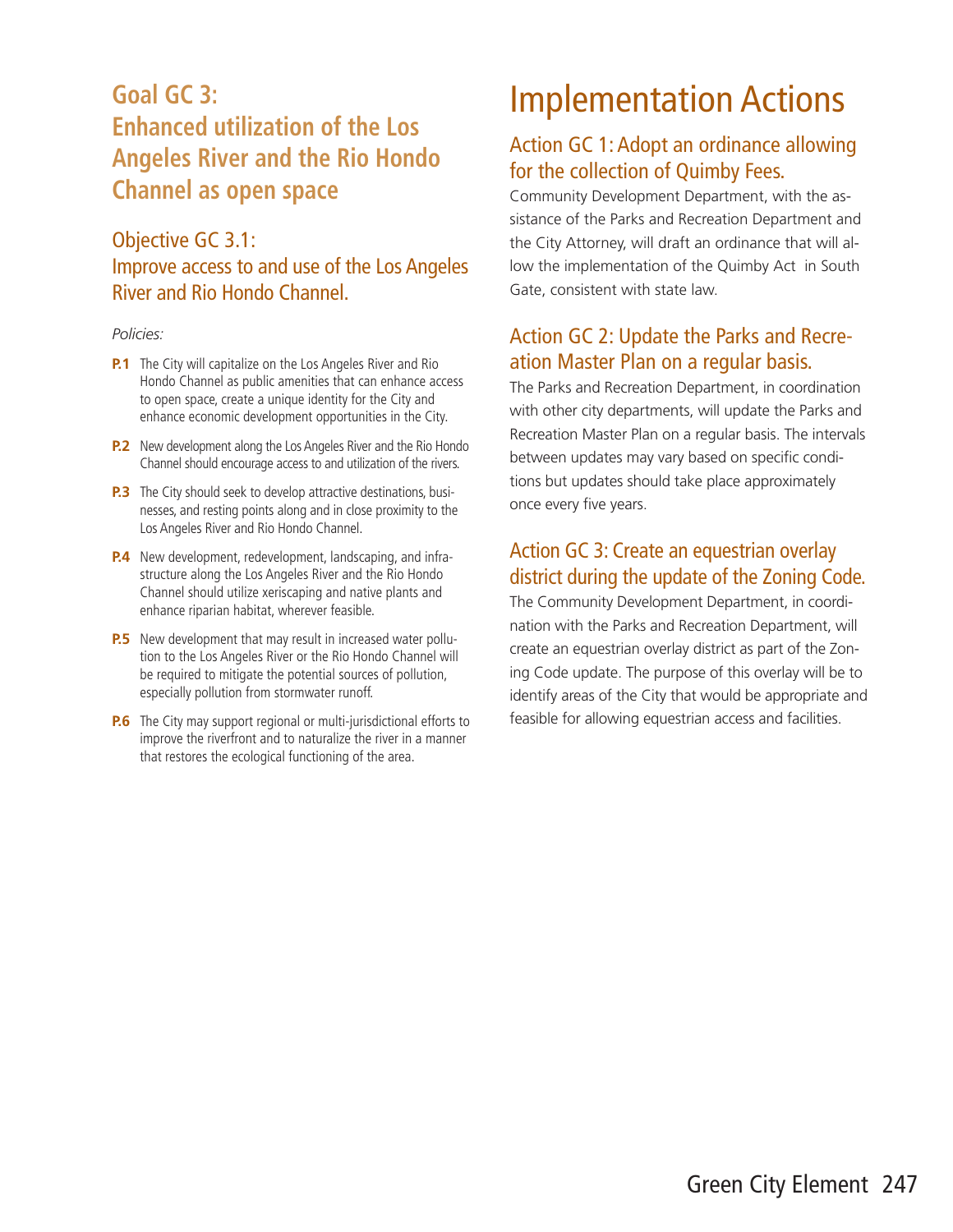# FLOODING

## Existing Conditions

The Los Angeles River and Rio Hondo Channel represent the primary flood risk for the City of South Gate. During a flood in 1980, the lower Los Angeles River reached its flood control capacity and the U.S. Army Corps of Engineers determined that portions of the system provided less than a 40-year level of flood protection, far below the minimum federal standard for flood control channels of 100 years. The Los Angeles County Drainage Area (LACDA) Project, completed in 2001 and administered by the Los Angeles County Department of Public Works, was a response to this flooding danger. The project raised the height of 21 miles of levee along the Los Angeles River from the Southern Pacific Railroad to the confluence with the Rio Hondo, and along the Rio Hondo Channel from the confluence with the Los Angeles River to just downstream of the Whittier Narrows Dam. The LACDA provided 133-year storm flood protection in the areas in which it was installed, including through the City of South Gate. As a result, National Flood Insurance Program (NFIP) river and flood hazard insurance is no longer required anywhere within South Gate City limits. This is demonstrated in the LACDA Overflow Map,<sup>1</sup> which identifies areas in Los Angeles County where flood insurance is mandatory and shows South Gate outside of these areas. The recreational benefits from the LACDA included improvements to equestrian and bicycle trails, installation of rest stops, and landscaping. Because the City's elevation is around 115 feet there is little to no risk of tsunamis, which rarely rise more than 40 feet above sea level before hitting land.

The *City of South Gate Natural Hazard Mitigation Plan* was adopted by the City Council on October 26, 2004 and amended May 13, 2008. This Plan identifies information regarding flood hazards, establishes a set of comprehensive goals, policies and objectives and a set of feasible implementation measures pursuant to CGC Section 65302(g)2. The Plan includes all of the information and maps required by state law. In a letter dated July 23, 2008, FEMA Region IX approved the Plan for a 5 year period. A copy of the document is included in the National Emergency Management Information System.2

<sup>1</sup> http://dpw.lacounty.gov/wmd/watershed/LA/lacda\_map.cfm

<sup>2</sup> Official Letter from Ms. Sally Ziolkows, Director, Mitigation Division FEMA Region IX to

Mr. Alvie Betancourt, Planning Department, City of South Gate CA. Dated July 23, 2008.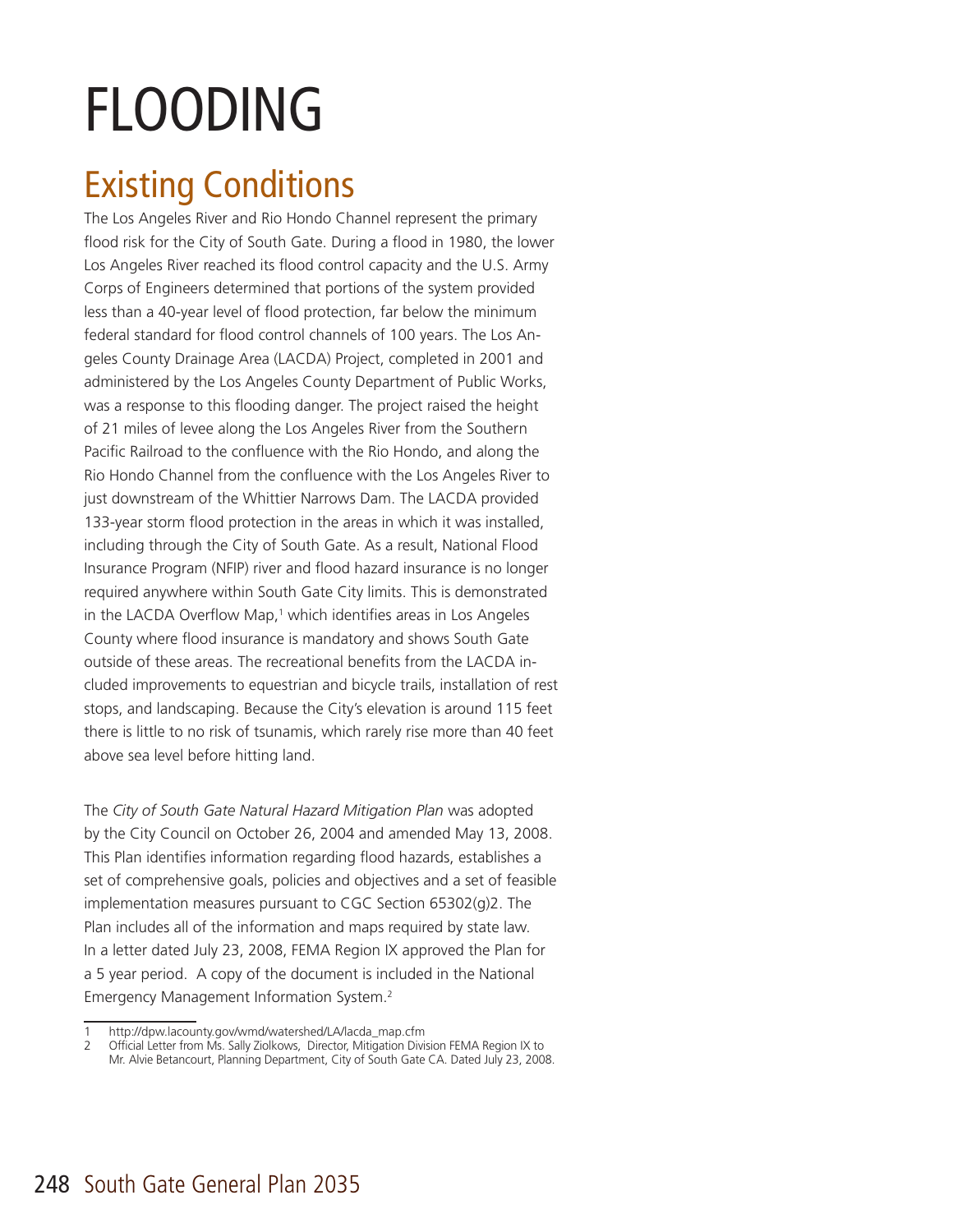## Goals, Objectives, and Policies

## **Goal GC 4: The prevention of hazards from flooding**

#### Objective GC 4.1: Encourage appropriate flood control and prevent negative impacts of new development on flood-control efforts.

#### *Policies:*

- **P.1** The *City of South Gate Natural Hazard Mitigation Plan*, including all background materials, goals, policies, objectives and implementation measures will be incorporated into this General Plan.
- **P.2** New development in South Gate should not exacerbate potential flooding hazards.
- **P.3** The City will provide continued support for the Los Angeles County Drainage Project (LACDP), which reduces the flood risk in a significant portion of the City.
- **P.4** The City will coordinate with the flood-control activities of the Los Angeles County Department of Public Works.
- **P.5** The City will work with the Emergency Services Division of the Los Angeles County Division of the Army Corps of Engineers to develop better flood warning systems.
- **P.6** The Public Works Department will continue to identify and enforce NPDES provisions within the City.

## Implementation Actions

#### Action GC 5:

#### Review, and if necessary revise the Green City Element Flooding section upon each revision of the Housing Element.

In accordance with CGC Section 65302(g), this section of the Green City Element will be updated upon each revision of the Housing Element.

### Action GC 6:

#### Update the Natural Hazard Mitigation Plan on a regular basis.

The Natural Hazard Mitigation Plan will be updated upon each revision of the Housing Element to ensure that it includes all information in accordance with CGC Section 65302(g).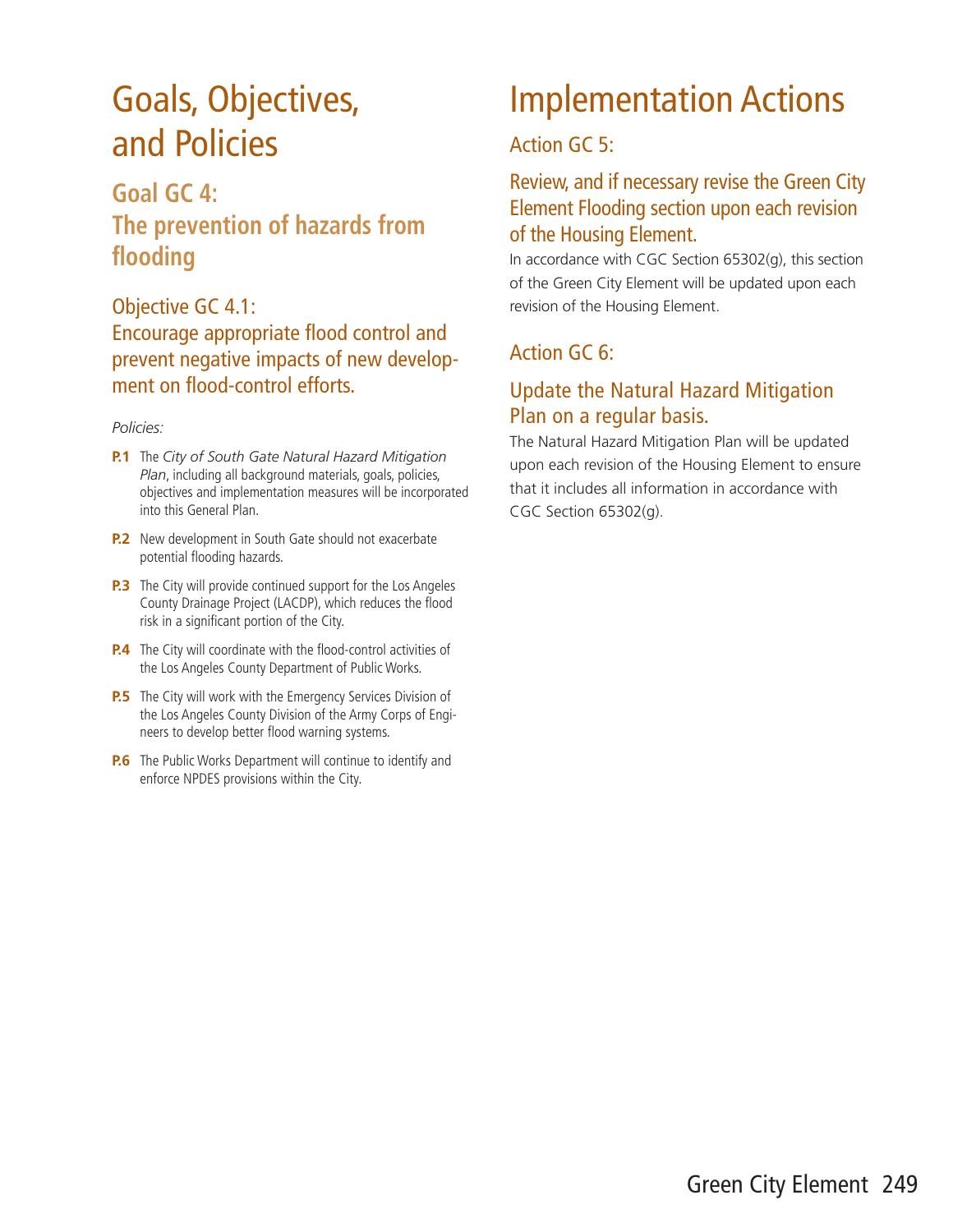# CONSERVATION AND ENHANCEMENT OF NATURAL AND BIO-LOGICAL RESOURCES

## Existing Conditions

This section provides information on the natural and biological resources such as threatened or endangered species, mineral resources and green spaces, such as landscaping and street trees.

South Gate is an entirely urbanized area. Plants and trees are limited to parks, streetscaping, some riparian zones around the Los Angeles River and Rio Hondo Channel, and private yards and gardens. There are no known threatened or endangered species and very sparse wildlife, though migratory or native birds may be found in natural areas such as South Gate Park or areas around the Los Angeles River.

Residents contributing to the General Plan update process identified a greener city as a priority. Many of the City's best opportunities for greening the City involve preserving and enhancing existing spaces, and in some cases rehabilitating or converting them back to biologically active areas. Improving parks and open space, enhancing the Rio Hondo Channel and Los Angeles River, and streetscape improvements are the major policy goals that can achieve this. Improving the "urban forest" - the network of trees throughout the City - is another important opportunity to enhance the City's biological resources.

Additionally, the City can conserve and enhance global natural and biological resources by purchasing environmentally preferable products and making informed consumer choices. In an increasingly globalized economy, and in the absence of major natural resources within the City, this is one of South Gate's best opportunities to have a positive effect on natural and biological resources. Other strategies to conserve natural and biological resources well beyond the City limits include enhanced community-wide recycling and reuse, as discussed in the Public Facilities and Services Element, and reduced energy use and greenhouse gas emissions, as discussed later in this Element.

**The Los Angeles River and Rio Hondo Channel represent the primary flood risk for the City of South Gate.**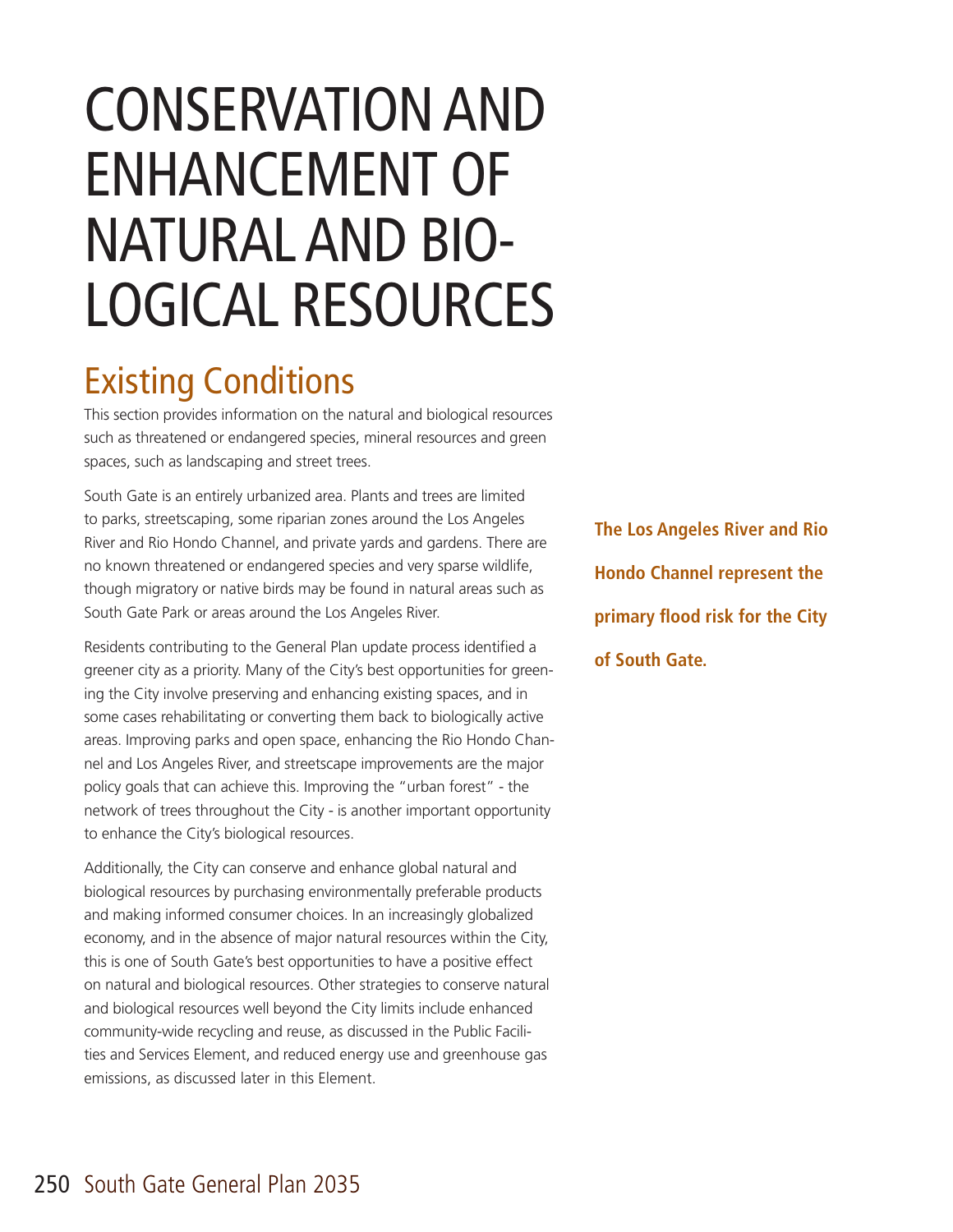To this end, the South Gate Municipal Code (SGMC) Chapter 1.54 Purchasing System And Bidding Rules (sections 1.54.710 - 750) supports purchasing recycled and environmentally-preferred products, and reducing the environmental impacts of city operations. Specifically, the SGMC contains the following language relating to environmentally preferred products and the use of recycle materials:

- Require all city departments to adopt and promote the use of recycled or recyclable supplies and materials
- Require the use of recycled or recyclable supplies and materials as a condition of approval for all city-sponsored construction, demolition, and renovation projects
- Encourage city staff to reduce their consumption of resources

## Goals, Objectives, and Policies

## **Goal GC 5: The protection of local and global natural resources**

### Objective GC 5.1: Preserve and enhance the City's plants and wildlife.

#### *Policies:*

- **P.1** The City should encourage property owners to landscape their property, and will encourage native plants, tree planting, and xeriscaping.
- **P.2** The City should protect any rare or endangered plants or wildlife that may be found in the City in the future.

#### Objective GC 5.2: Preserve and enhance the City's urban forest.

#### *Policies:*

- **P.1** The City will preserve and expand the urban forest in accordance with the Street Tree Master Plan.
- **P.2** The City will be responsible for maintaining street trees.
- **P.3** Residents will be responsible for watering new and existing streets trees on or adjacent to their property.
- **P.4** The City should consider native and drought resistant species of street trees whenever possible.
- **P.5** The City should use integrated pest management to avoid the unnecessary use of pesticides.
- **P.6** As needed, new non-residential and multifamily development will be required to incorporate the new tree planting or landscape improvements in the public rights-of-way along the property boundary consistent with the Tree Master Plan.

#### Objective GC 5.3:

Create "green" parking lots with trees and other landscaping in order to improve visual appearance and to minimize negative effects on the environment.

#### *Policies:*

- **P.1** Large parking lots as part of new development or major renovations should be well landscaped with trees and other greenery and designed to hold and filter stormwater runoff, reduce heat island effects and create a comfortable pedestrian environment.
- **P.2** Where parking lots front public streets, landscaping should be provided to serve as a buffer between the parking lot and the public right-of-way.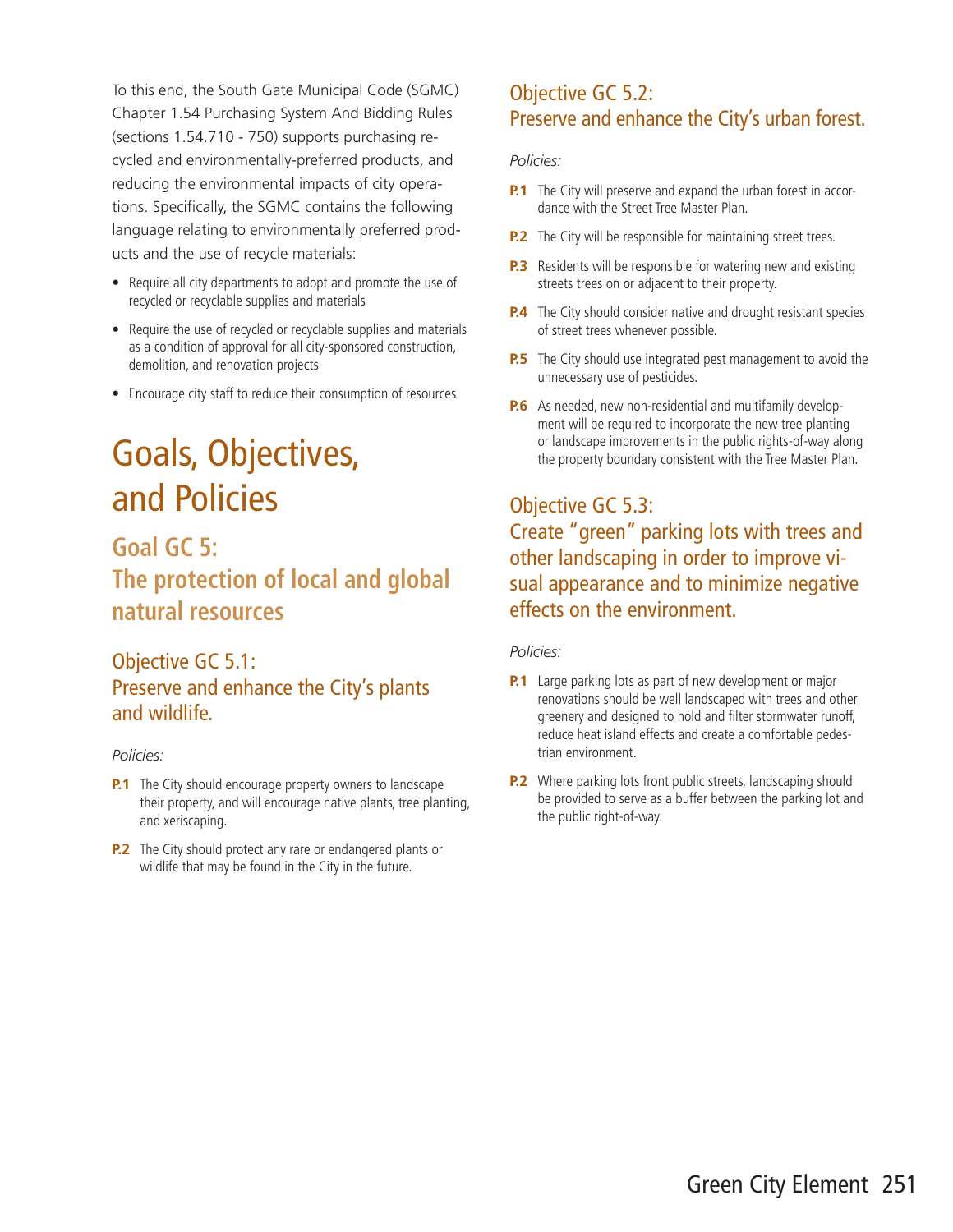### Objective GC 5.4: Increase the use of environmentally preferable products in city purchasing and operations.

#### *Policies:*

- **P.1** The City will purchase and use recycled-content office products, whenever practicable, using U.S. EPA recycled content standards as a guide. The City will also include such directions in its standard professional services contract.
- **P.2** The City will include environmentally preferable purchasing requirements in janitorial contracts and direct city custodians to purchase and use environmentally preferable products.
- **P.3** The City will use recycled mulch and soil products in city park and landscaping projects whenever practicable, and will include the same direction in city landscaping contracts.
- **P.4** The City should use recycled content playground equipment, park landscape surfacing, and other park and recreational equipment whenever feasible.
- **P.5** The City should use recycled-content materials for building, streetscaping and roadway construction whenever feasible.

# Implementation Actions

#### Action GC 8:

#### Create, maintain and distribute a list of preferred "green products."

The City's purchasing supervisor will create, maintain and distribute a list of preferred "green products" consistent with the City's Green Purchasing ordinance (SGMC 1.54.700-750).



**Using environmentally preferable products can reduce the environmental impacts of City operations and maintenance.**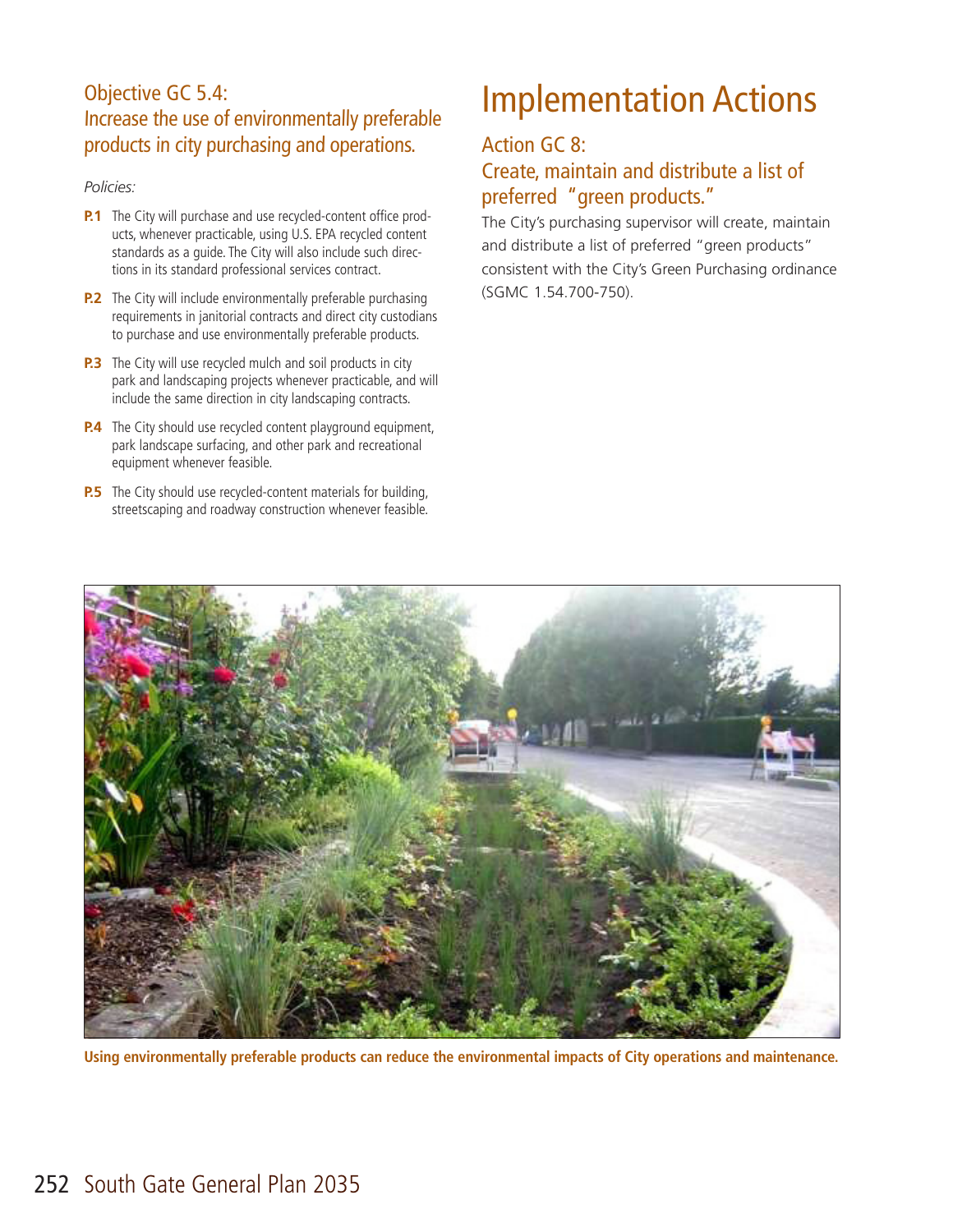# GREEN BUILDING

## Existing Conditions

Green building is a term used to refer to buildings that have a reduced impact on the natural environment compared to conventional building practices. While the exact definition of green building varies widely and is defined based on local circumstances, the term usually refers to buildings that use less energy, conserve water, use recycled materials in the construction and ongoing maintenance, and create healthy indoor environments for inhabitants.

While retrofitting the existing building stock could have a wide and immediate impact on South Gate's greenhouse gas emissions, new green buildings can have an important long-term and accumulating impact as they replace old buildings. Green building efforts that address singlefamily homes as well as municipal, commercial, mixed-use or multi-unit residential projects, and address existing as well as new buildings, have the most widespread and long-lasting effect. However, cities often have less direct leverage over existing buildings, and green building requirements for smaller development like single-family homes can be more difficult to administer than requirements for larger developments or municipal buildings.

Besides minimizing impact on the environment, green building incentives and initiatives have the potential to encourage economic investment in South Gate's Neighborhoods, Districts and Corridors, and to increase health and productivity. During the planning horizon of this General Plan, green building technology is likely to become more widespread, mainstream and incentivized or required by various bodies other than the City, and as green buildings reap increasing dividends, their presence in South Gate will improve the City's overall strategic position.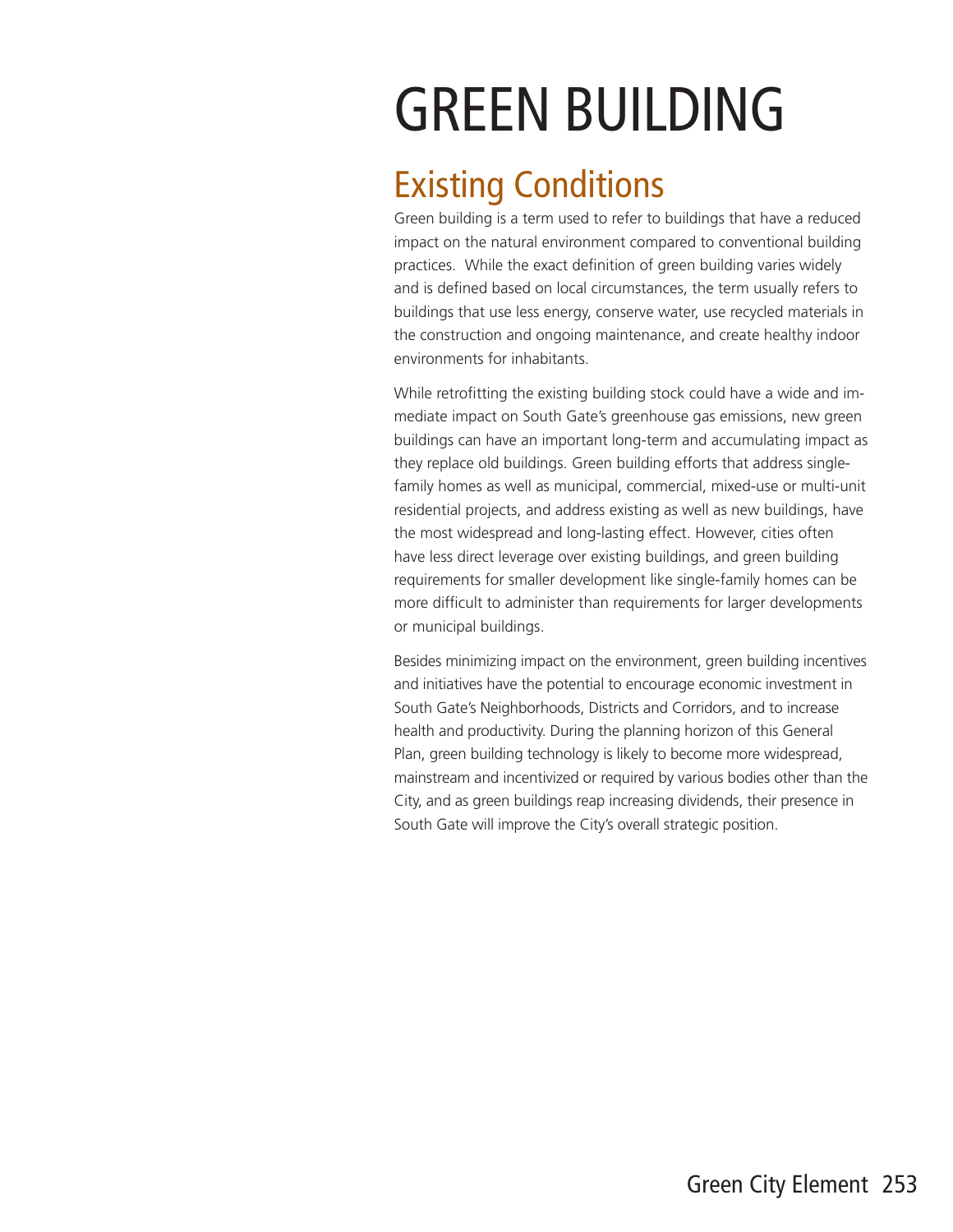## Goals, Objectives, and Policies

## **Goal GC 6: A robust green building program**

#### Objective GC 6.1:

## Increase the use of green techniques in new buildings, new building sites and building remodels and retrofits.

#### *Policies:*

- **P.1** All new municipal buildings should meet or exceed silver in the appropriate LEED Rating System, or a comparable green building standard.
- **P.2** The City should encourage green building techniques efforts in single-family homes as well as in new municipal, commercial, mixed-use or multifamily residential projects.
- **P.3** The City should encourage and create incentives for green building techniques in existing building retrofits as well as new buildings.
- **P.4** The City should emphasize design for water conservation in its green building efforts.
- **P.5** New buildings should meet or exceed California Title 24 energy efficiency requirements.
- **P.6** When feasible or required by law, new development should utilize Low Impact Design (LID) features, including infiltration of stormwater, but LID should not interfere with the City's goals of infill development and appropriate densities as defined in the Community Design Element.
- **P.7** The City should assess all new development's use of green building techniques as a formal stage of design review.
- **P.8** The City may finance energy efficiency retrofits and on-site renewable energy installation through a local assessment district, or provide administrative or financial support in other ways.
- **P.9** On an ongoing basis, city staff should be trained to implement the green building program and to provide advice and expertise about green building to residents, particularly smallscale developers or homeowners that may have less access to green building expertise.

# Implementation Actions

#### Action GC 9:

### Develop a green building ordinance or program for different kinds of new development and remodels.

Develop a green building ordinance or program for different kinds of new development and remodels. The green building ordinance or program may address the following issues, among others:

- Updating the City's Building Code to require and/or provide incentives for recycling of construction materials, solar access, pipe insulation, water heater heat-traps and any other widely attainable green building techniques.
- Energy efficiency required or incentivized above Title 24
- Water conservation
- Brownfield rehabilitation
- On-site renewable energy, especially solar
- Different types of development that may be required or incentivized to be certified or certifiable under the U.S. Green Building Council's LEED (Leadership in Energy and Environmental Design) rating systems, the Green Point Rated system, Build-it-Green or another other green building standards deemed appropriate by the City
- Expedited plan check or design review, or waiving of fees, for new green development
- Procedures for projects to demonstrate compliance with requirements or incentives

### Action GC 10: Standardize incentives for green building practices.

Separately or as part of the green building ordinance, standardize a program for fee reductions, incremental incentives, rebates, grants, density bonuses, or expedited plan checks for projects that adhere to the various portions of the green building ordinance or program.



**Buildings are responsible for around 40 % of world energy consumption. Implemeneting green building practices are an important step to greening the City.**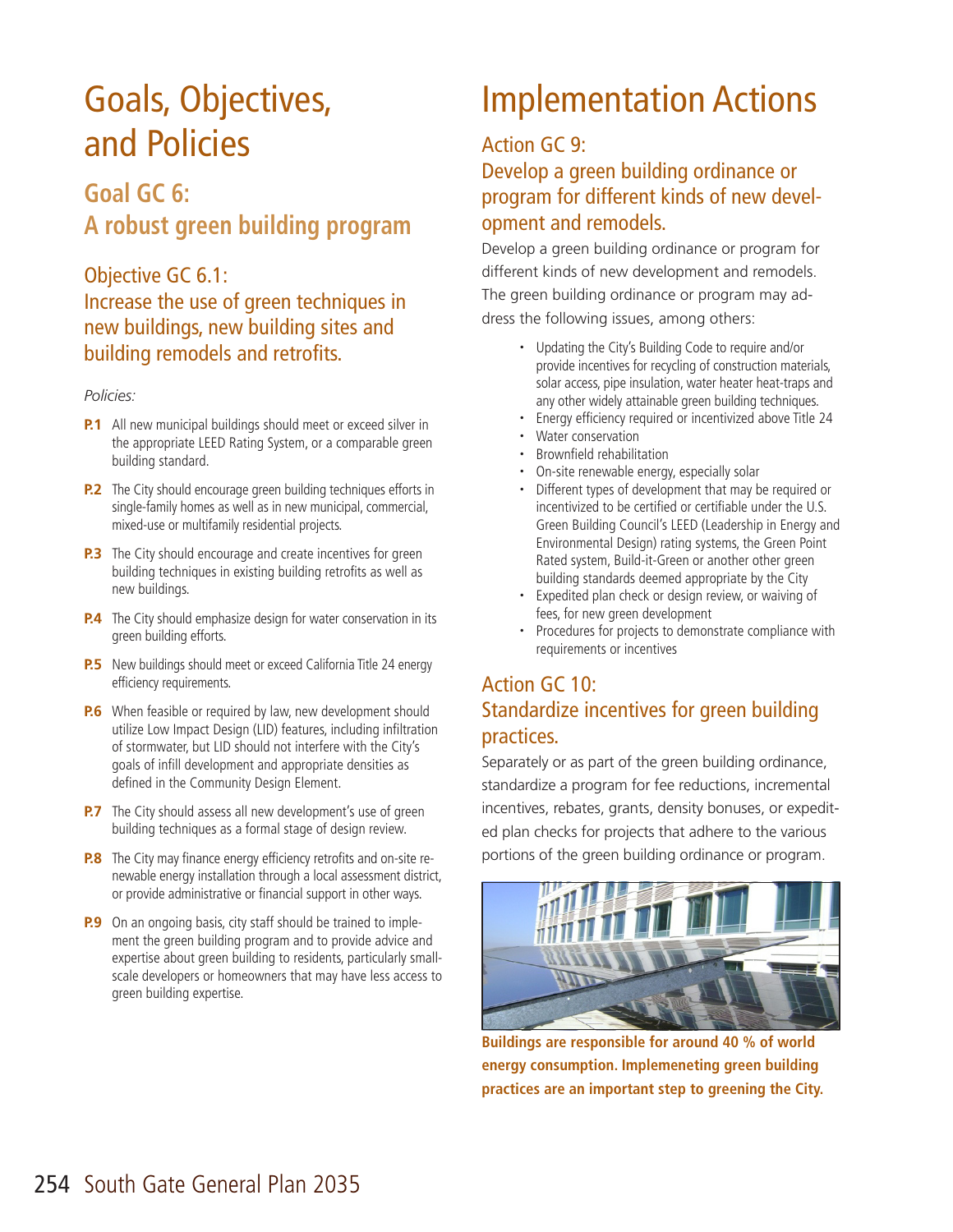# CLIMATE CHANGE

## Existing Conditions

Global climate change is an increasingly acknowledged global environmental issue. There is scientific consensus that it is caused by greenhouse gases being released into the atmosphere faster than the earth's natural systems can re-absorb them. Models predict world temperatures will rise by between 1.4 and 5.8 °C (2.5 and 10.4 °F) during the 21st century, depending on the level to which atmospheric concentrations of greenhouse gases rise, and on the eventual effect of such rises.3 These global changes would affect residents of South Gate in a variety of ways, including:

- More frequent heat waves.
- Rising sea levels, which would threaten nearby coastal infrastructure such as the Port of Los Angeles, other development near sea level, and coastal ecosystems.
- More extreme weather events such as storms and floods.
- Increased drought and water supply shortages .
- Increased potential for tropical insect-borne diseases.

Besides a small portion of emissions resulting from waste decomposition, soil disruption, or the release of industrial chemicals, energy use (in buildings, transportation, or elsewhere) is the primary source of greenhouse gas emissions in most U.S. cities, including South Gate. This means that local planning and urban development decisions are crucial to addressing global climate change.

On April 8, 2008, the City passed Resolution 7245 expressing a commitment to conduct periodic greenhouse gas emissions inventories and enact policies and actions that will achieve emissions reductions. Concurrent with the General Plan update, the City and its consultant, Raimi + Associates, prepared a greenhouse gas inventory that provides an overview of the major causes of greenhouse gas emissions that result from activity in the City of South Gate.

The Greenhouse Gas Inventory inventory was conducted separately for municipal sources (resulting from city operations) and community sources (resulting from transportation, building energy use, and waste produced by all South Gate residents). Total municipal emissions in South Gate (8,678 metric tons CO2eq) is only around 1.5% of the

<sup>3</sup> Intergovernmental Panel on Climate Change, Working Group III Report: Climate Change 2007: Mitigation of Climate Change, p. 133.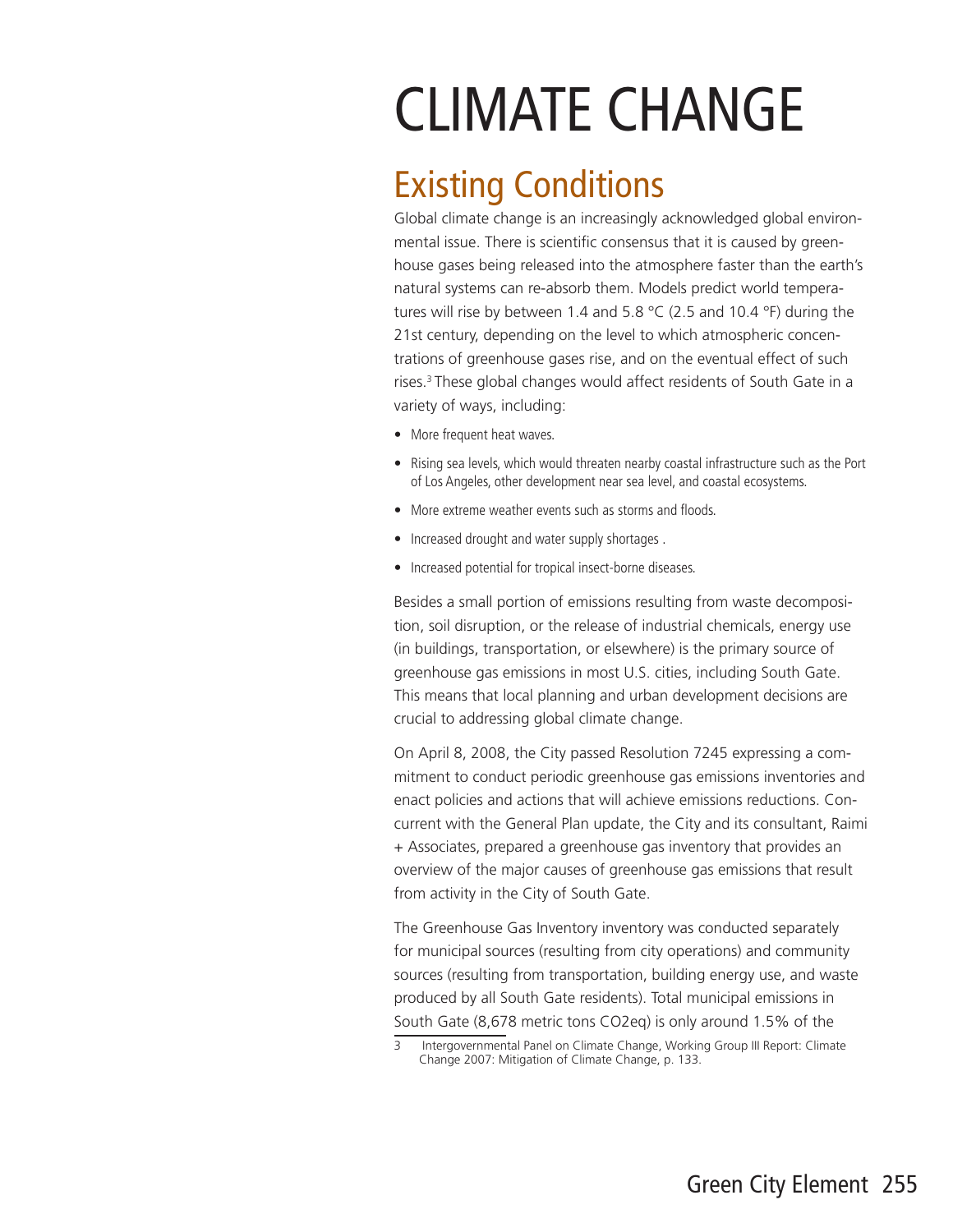amount of total community emissions (575,206 metric tons CO2eq). This means that addressing community-wide emissions is crucial for any longterm strategy of emissions reductions, while municipal actions taken early can provide a model for wider community action. Of community emissions, 51.5% came from residential and commercial building energy use, 41.4% came from transportation within city limits, and 7.1% came from waste produced by residents. This means that buildings and transportation are the largest targets for city-wide emissions reductions, followed by waste. The South Gate Greenhouse Gas Inventory of 2005 emissions is included as an appendix to the Green City Element, and informs the policies and actions below.

Since climate change is a cross-cutting issue relevant to various policy arenas, it has been addressed in a cross-cutting way throughout some of the elements of this General Plan. This Climate Change section of the Green City Element includes a summary table of policies throughout the General Plan that directly reduce greenhouse gas emissions or help the City adapt to climate change. It also contains policies and actions explicitly related to the City's approach to climate change, such as emissions reduction targets, guidelines for preparing inventories or plans, and general reduction strategies.

## Goals, Objectives, and Policies

## **Goal GC 7: To mitigate against and adapt to climate change**

Objective GC 7.1: Reduce South Gate's production of greenhouse emissions and contribution to climate change, and adapt to the effects of climate change.

#### *Policies:*

- **P.1** The City will pro-actively cooperate with the State to implement AB 32, which calls for reducing greenhouse gas emissions to 1990 levels by 2020, and Executive Order S-3-05, which calls for 1990 levels by 2020 and 80% below 1990 levels by 2050.
- **P.2** In cooperation with the State and SCAG, the City will proactively promote implementation of SB 375, in particular utilizing its incentives for transit-oriented development.
- **P.3** The City will strive to reduce its per capita greenhouse gas emissions to 15% below 2005 levels by 2020 (note: the 2005 levels are presented in the 2005 Greenhouse Gas Inventory, which is located in the Appendix of this General Plan).
- **P.4** The City will reduce greenhouse gas emissions and adapt to climate change with efforts in the following areas:
	- **Energy.** Major mitigation and adaptation strategies will include incentivizing renewable energy installation, facilitating green technology and business, and reducing community-wide energy consumption through the strategies described here.
	- **· Land Use.** Major mitigation and adaptation strategies will include transit-oriented development, compact development, infill development, and encouraging a mix of uses.
	- **Transportation.** Major mitigation and adaptation strategies will include enhanced multi-modal transportation, cycling infrastructure and walking infrastructure.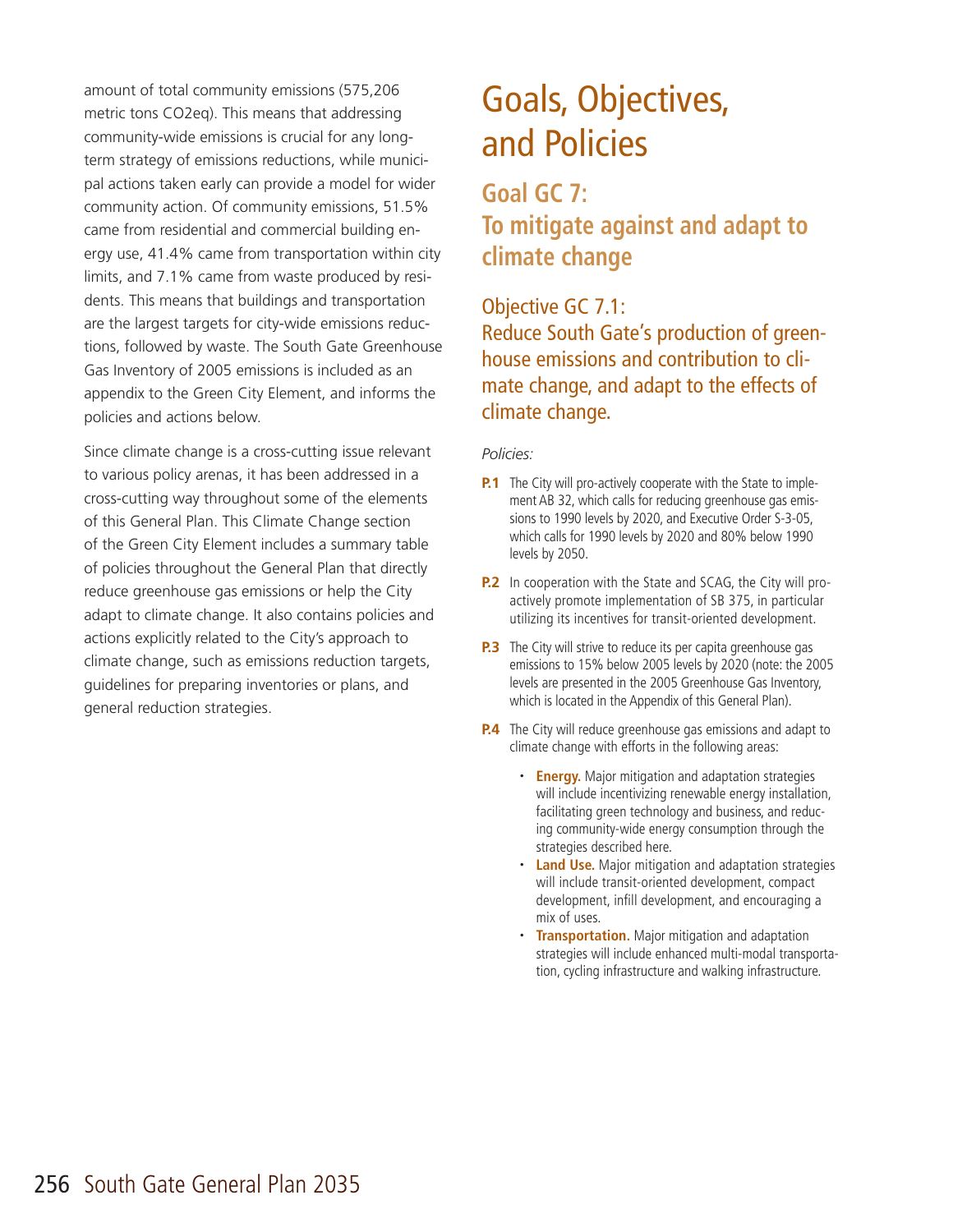- **· Buildings.** Major mitigation and adaptation strategies will include green building incentives, assessment of green building techniques as a formal stage of city design review, and development of a green building ordinance. Adaptation strategies will also include increased water efficiency in buildings.
- **Waste.** Major mitigation strategies will include increased composting and recycling, and efforts to reduce waste generation.
- **Ecology.** Major mitigation strategies will include tree planting and city greening. Major adaptation strategies will include native and drought-resistant planting.
- **Government** Operations. Major mitigation strategies will include green procurement and energy saving in operations and maintenance.
- x **Communication and Programs.** Major mitigation and adaptation strategies may include energy- or climate change-themed publications and workshops, facilitating energy audits for residents, or establishing partnerships to promote climate action.

*(For a list of related policies already addressed in the General Plan, see Table GC 2.)*

- **P.1** The City will create a Climate Action Plan to quide city efforts in reducing greenhouse gas emissions and adapting to climate change.Any major city decisions made before the Climate Action Plan is prepared should be consistent with the climate change goals and strategies in the Green City Element.
- **P.2** To the extent feasible, the City should complete a greenhouse gas inventory and review the Climate Action Plan's mitigation strategies every 5 years to ensure they are still appropriate.

## Implementation Actions

#### Action GC 11: Create a Climate Action Plan.

Create a Climate Action Plan that builds on the major strategies listed in the Climate Change section of the Green City Element, and clarifies how the City will meet its emissions reduction target. The Climate Action Plan should include specific mitigations in addition to overall strategies, and it should be completed within one year of adoption of the General Plan.



**Reducing carbon emaissions from vehicles is an important component of addressing climate change.**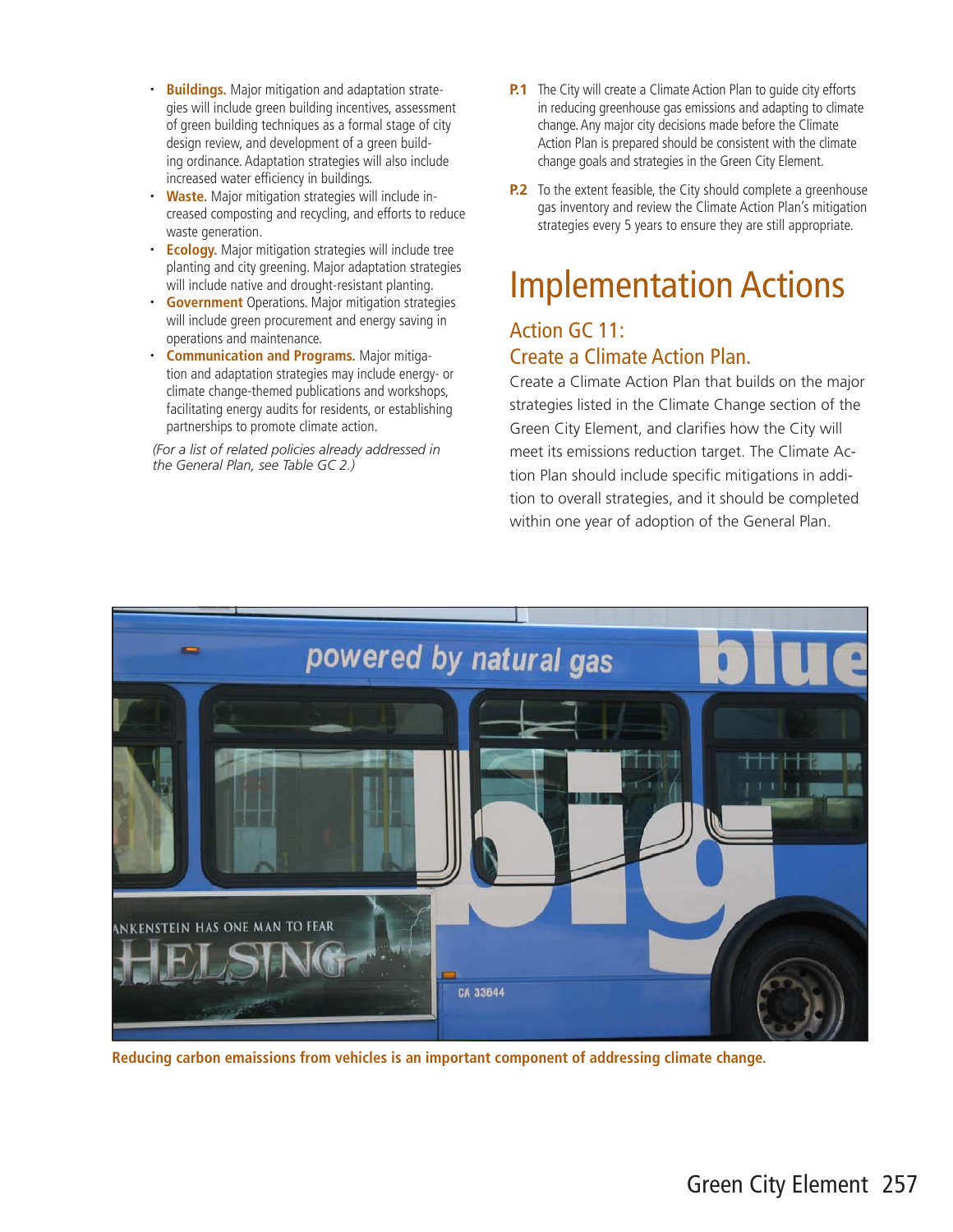#### **Table GC 2: Key Climate Change Adaptation and Mitigation General Plan Objectives, Policies and Actions Community Design Element**

Land use policies and actions in the Community Design Element have a variety of climate change benefits. Nearly all new development in South Gate will be compact and infill since the City is almost entirely built out, and many policies promote a mix of uses. A compact mix of uses will increase local access to goods and services. This will increase walkability, decrease trip distances, and reduce greenhouse gas emissions. A better balance of local jobs and employed residents also decreases commute distances and associated emissions. Multiple policies and actions call for transit-oriented development and support of regional transportation connections. Transit-oriented development enables residents to use public transit and increases system-wide transit use, thereby reducing greenhouse gas emissions. More compact buildings also use less energy and produce fewer building emissions.

Urban design and transportation policies and actions also have climate change benefits. Multiple policies and actions require or encourage an enhanced and safer pedestrian environment – addressing building facades and entrances, architecture, streetscapes, parking, and pedestrian connections – which is likely to increase walking rates and decrease community transportation emissions. Policies that allow for improvement or expansion to public transit, bicycle and pedestrian facilities increase trips made by those modes and decrease transportation emissions.

At the building level, policies that encourage building and building material reuse, green building techniques, and durable architecture with a higher chance of being maintained and invested in decrease current and future emissions from buildings. Green buildings, infrastructure, and businesses are also better adapted to future resource constraints from climate change than conventional buildings. Finally, parks and community gardens protect against heat island effect and potential future disruptions in the food supply chain from changing climate or energy shortages.

| <b>Goals/Objectives</b>                                                                                                                                    | <b>Policy Content</b>                                                                                                                                                                                                                                                                    |
|------------------------------------------------------------------------------------------------------------------------------------------------------------|------------------------------------------------------------------------------------------------------------------------------------------------------------------------------------------------------------------------------------------------------------------------------------------|
| Objective CD 1.1: Enhance South Gate's<br>role, participation and leadership in the<br>region.                                                             | P.1 calls for the City to accommodate its share of regional housing needs.                                                                                                                                                                                                               |
|                                                                                                                                                            | P.5 calls for the City to "actively support regional transportation decisions that benefit the<br>City and the region."                                                                                                                                                                  |
| Objective CD 1.2: Pursue new uses and                                                                                                                      | P.1 commits the City to pursuing several major projects and activities, including:                                                                                                                                                                                                       |
| projects that make South Gate a great<br>place to live, work, socialize and do                                                                             | High-speed transit along the Union Pacific right-of-way<br>$\bullet$                                                                                                                                                                                                                     |
| business.                                                                                                                                                  | Expanded public transportation and bicycle infrastructure<br>$\bullet$                                                                                                                                                                                                                   |
| Goal CD 2: A complete, integrated and<br>balanced mix of residential and non-<br>residential uses that meets the needs of<br>existing and future residents | All Objectives and Policies within Goal CD 2 encourage a complete, integrated and bal-<br>anced mix of residential and non-residential uses, with a clearly defined urban form of<br>"Neighborhoods," "Districts," and "Corridors."                                                      |
| Objective CD 2.2: Maintain a jobs-hous-<br>ing balance in the City.                                                                                        | P.1 to P.3 set a target of 1.5 jobs for every housing unit, call for a match between residents<br>and appropriate job types, and limit conversion of non-residential land to residential uses.                                                                                           |
| Objective CD 2.4: Provide land for a<br>diversity of job-producing uses through-<br>out the City.                                                          | P.1 to P.4 call for preserving land for a diversity of job-producing uses.                                                                                                                                                                                                               |
| Objective CD 2.7: Allow increased<br>densities for projects that provide public<br>amenities and improvements beyond<br>those required by code.            | P.1 to P.3 define density bonuses available for various public improvements and public<br>amenities, including USGBC-certified green buildings.                                                                                                                                          |
| Objective CD 3.1: Support transit-orient-<br>ed development in the City.                                                                                   | P.1 requires the City to encourage multi-modal transportation, including public transit,<br>walking, and biking.                                                                                                                                                                         |
|                                                                                                                                                            | P.2 to P.6 commit the City to pursuing higher intensity, pedestrian oriented, transit oriented<br>development near areas well-served by high frequency bus transit, and identifies several of<br>these areas, including new transit villages at Firestone and Atlantic and in Hollydale. |
| Objective CD 3.2: Minimize the impact<br>of parking on the pedestrian environ-<br>ment and residential neighborhoods.                                      | P.1 to P.12 encourage and require parking design that preserves and enhances the pedes-<br>trian environment and the urban fabric, including placing parking behind buildings, reduc-<br>ing parking heat islands, and discouraging large uncovered lots.                                |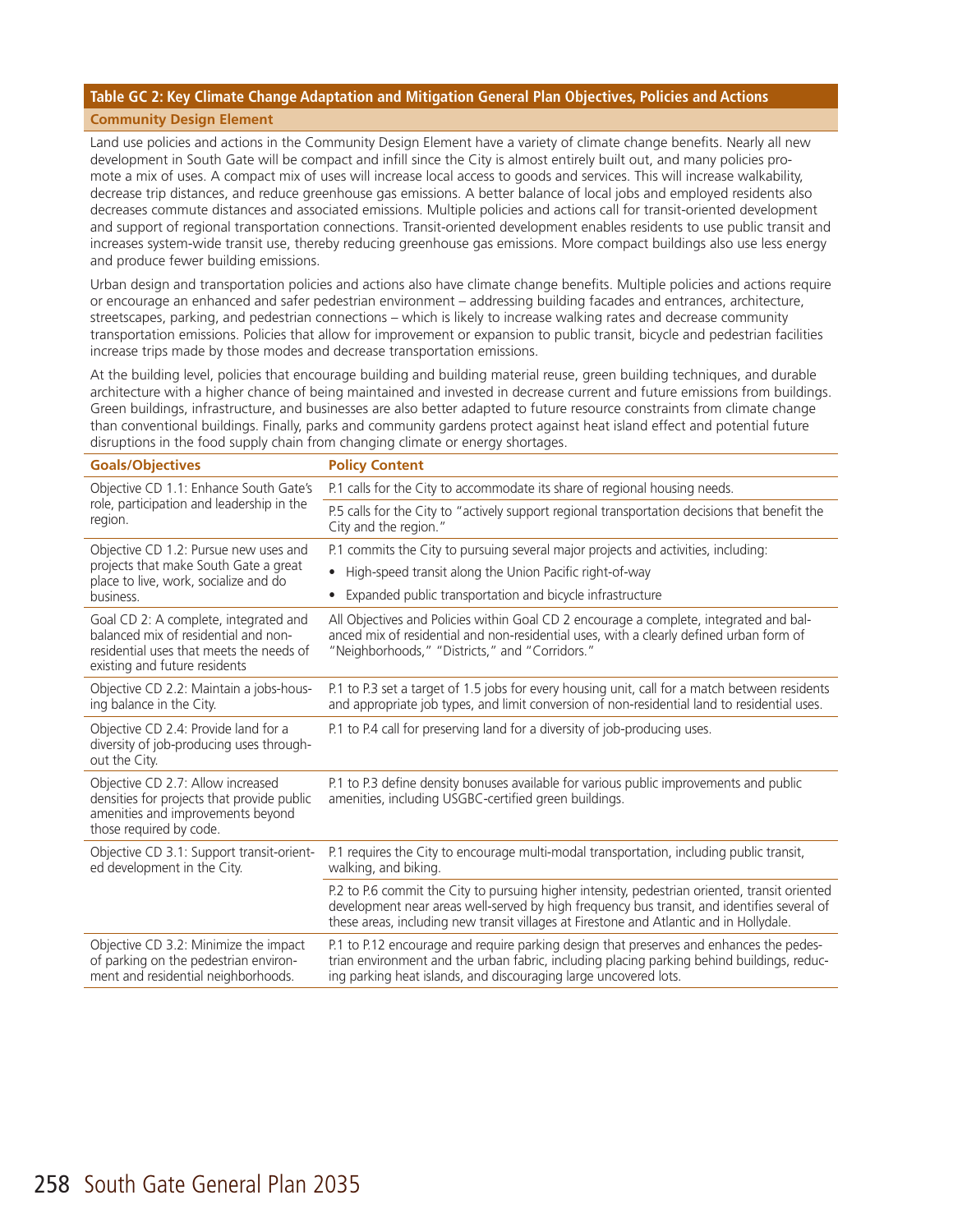| <b>Community Design Element</b>                                                                                                                                     |                                                                                                                                                                                                                                                                                                                                                                     |
|---------------------------------------------------------------------------------------------------------------------------------------------------------------------|---------------------------------------------------------------------------------------------------------------------------------------------------------------------------------------------------------------------------------------------------------------------------------------------------------------------------------------------------------------------|
| <b>Goals/Objectives</b>                                                                                                                                             | <b>Policy Content</b>                                                                                                                                                                                                                                                                                                                                               |
| Objective CD 4.5: Locate services and<br>amenities within walking distance of                                                                                       | P.1 encourages "complete" neighborhoods, including parks, community gardens, and<br>goods and services within walking distance of homes.                                                                                                                                                                                                                            |
| neighborhoods.                                                                                                                                                      | P.2 and P.3 encourage pedestrian connections between neighborhoods and neighborhood<br>centers with neighborhood-serving retail, services, and public gathering places.                                                                                                                                                                                             |
| Goal CD 5: Revitalization of Tweedy Mile<br>to become the social and cultural heart<br>of South Gate                                                                | Objectives and Policies within Goal CD 5 encourage enhancement of Tweedy Mile as a<br>central shopping and public gathering area.                                                                                                                                                                                                                                   |
| Objective CD 6.1: Create a series of<br>distinct Districts throughout the City,<br>each with its own character, identity and                                        | P.1 to P.4 define distinct Districts in the City. Districts have designated purposes such as job<br>production, mixed uses and multifamily housing, and/or expanded retail. Specific locations<br>for these uses are identified throughout the policies for specific Districts.                                                                                     |
| mix of uses.                                                                                                                                                        | P.5 and P.6 encourage diverse housing choices, including live-work units and mixed use<br>buildings. Specific locations for housing types and mixed use areas are identified through-<br>out the policies for specific Districts.                                                                                                                                   |
|                                                                                                                                                                     | P.7 encourages high-quality urban design and architecture to enhance the urban fabric.                                                                                                                                                                                                                                                                              |
| Objective CD 6.2: Design landscaping,<br>buildings and sites to enhance the pe-<br>destrian environment and enhance the<br>urban character of the City's Districts. | P.3 and P.5 require new development to enhance the pedestrian environment, including<br>minimizing blank walls and providing entrances and interesting building facades along<br>sidewalks, integrating sidewalks and plazas, incorporating first-floor uses that encourage<br>pedestrian traffic, minimizing setbacks, and providing street trees and landscaping. |
| Objective 7.1: Create attractive corridors<br>with a mix of uses throughout the City<br>of South Gate.                                                              | P.1 to P.8 identify corridors as areas that should be re-developed with a mix of uses and<br>housing types and a reduced number of single-use retail parcels.                                                                                                                                                                                                       |
| Objective 7.2: Design landscaping, build-<br>ings and sites to enhance the pedestrian<br>environment.                                                               | P.2 and P.4 require new development to enhance the pedestrian environment, including<br>minimizing blank walls and providing entrances and interesting building facades along<br>sidewalks, integrating sidewalks and plazas, incorporating first-floor uses that encourage<br>pedestrian traffic, minimizing setbacks, and providing street trees and landscaping. |
| Objective 8.1 Ensure high quality archi-<br>tecture and urban design throughout<br>the City.                                                                        | P.1 to P.8 require high quality, pedestrian-friendly, durable architecture and urban design.                                                                                                                                                                                                                                                                        |
| Objective CD 9.1: Identify and preserve<br>cultural and historic resources.                                                                                         | P.1 encourages preservation of historically and culturally significant buildings.                                                                                                                                                                                                                                                                                   |
| Community Design Element - Specific<br><b>Districts or Corridors</b>                                                                                                |                                                                                                                                                                                                                                                                                                                                                                     |
| <b>District or Corridor</b>                                                                                                                                         | <b>Policy Content</b>                                                                                                                                                                                                                                                                                                                                               |
| Civic Center District                                                                                                                                               | P.1 and P.2 specifically encourage pedestrian safety and pedestrian connections across<br>California Street, given the high level of foot traffic expected in the Civic Center District.                                                                                                                                                                            |
|                                                                                                                                                                     | P.3 encourages all new buildings to be certified green buildings.                                                                                                                                                                                                                                                                                                   |
| South Gate College District                                                                                                                                         | P.1 and P.9 encourage adaptive reuse and façade preservation of the existing Firestone Tire<br>Factory.                                                                                                                                                                                                                                                             |
|                                                                                                                                                                     | P.1 and P.5 encourage development of "green workforce" training and curicullae.                                                                                                                                                                                                                                                                                     |
|                                                                                                                                                                     | P.3 requires the City to pursue a public/private partnership creating a green technology<br>center.                                                                                                                                                                                                                                                                 |
|                                                                                                                                                                     | P.4 encourages all new buildings to be certified green buildings.                                                                                                                                                                                                                                                                                                   |
| Gateway District                                                                                                                                                    | P.1 and P.2 require the City to create a specific plan for a future transit district, and to work<br>with regional transit agencies to promote multi-modal transit.                                                                                                                                                                                                 |
|                                                                                                                                                                     | P.3 to P.5 identify the need for additional through-streets and pedestrian connections<br>within the district.                                                                                                                                                                                                                                                      |
| <b>Imperial District</b>                                                                                                                                            | P.9 allows for a potential high-density transit village near Imperial Boulevard.                                                                                                                                                                                                                                                                                    |
| Ardine Industrial District                                                                                                                                          | P.3 encourages use of rail over trucks to move freight.                                                                                                                                                                                                                                                                                                             |
| Tweedy Mile Corridor                                                                                                                                                | Objectives and policies include specific guidelines and requirements for enhancing the<br>pedestrian environment along Tweedy Mile.                                                                                                                                                                                                                                 |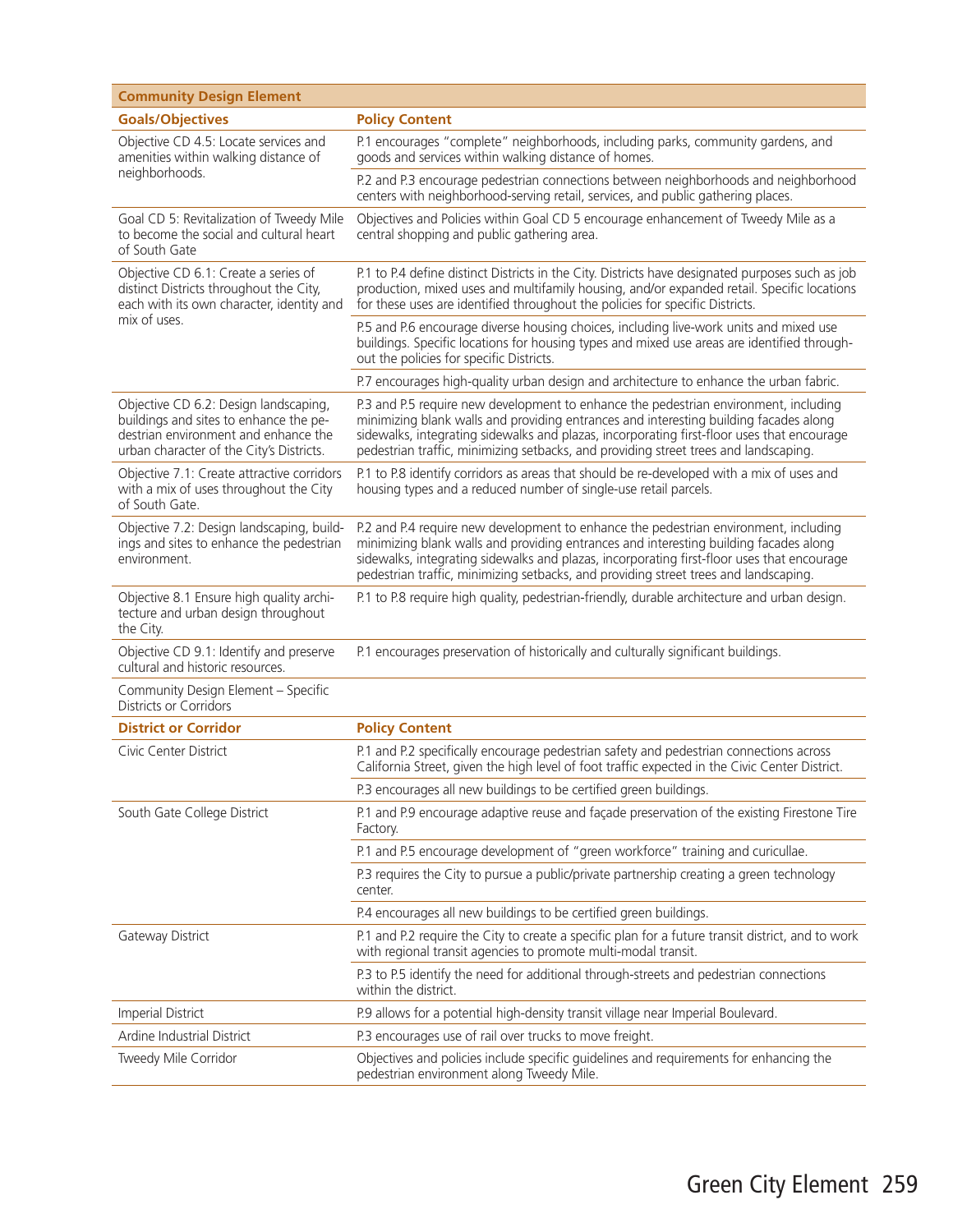| <b>Community Design Element</b> |                                                                                                                                                                                                                                                                             |
|---------------------------------|-----------------------------------------------------------------------------------------------------------------------------------------------------------------------------------------------------------------------------------------------------------------------------|
| <b>District or Corridor</b>     | <b>Policy Content</b>                                                                                                                                                                                                                                                       |
| Garfield Corridor               | P.2 encourages creation of a business assessment district for streetscape beautification.                                                                                                                                                                                   |
|                                 | P.1 and P.6 commit the City to completing a specific in-progress mixed use project.                                                                                                                                                                                         |
| <b>Actions</b>                  | Action CD 2: Create Citywide Design Guidelines and/or Streetscape Plans. Planned ac-<br>tions include detailed streetscape plans for Corridors, implementing street cleaning and<br>improvement programs, and identifying streetscape and pedestrian facility improvements. |
|                                 | Action CD 3: Create a Density Bonus Program. Program would define ways for project<br>developers to achieve increased density for their projects.                                                                                                                           |
|                                 | Action CD 8: Undertake a Citywide Parking Management Study. Planned topics to be<br>explored include parking pricing and shared parking.                                                                                                                                    |
|                                 | Action CD 12: Commission an Historic Resource Survey. Planned topics to be explored<br>include preserving significant historic resources and a historic resources ordinance.                                                                                                |
| <b>INVESTIGATION CONTINUES.</b> |                                                                                                                                                                                                                                                                             |

#### **Mobility Element**

Policies and actions in the Mobility Element that enhance public transit, walking and bicycling are likely to achieve substantial greenhouse gas reductions. Improvements in transit, pedestrian and bicycle infrastructure and service are likely to result in an increase in trips made by these modes, which will decrease community transportation emissions. Enhanced bicycle, pedestrian and street connections across barriers could decrease transportation emissions by increasing bike and pedestrian trips and allowing shorter vehicle trips. South Gate's encouragement of freight and passenger rail infrastructure could also reduce community transportation emissions by replacing freight trucks and other traffic with rail.

The Mobility Element calls for increasing the feasibility of mixed use and transit-oriented development, which supports transit, induces walking, and is usually more compact and energy-efficient than average. This will result in decreased community building and transportation emissions. Policies that limit parking or increase the feasibility of urban development that is not automobile dependent encourage alternatives to single-occupancy vehicles and enhance the pedestrian environment. Policies that call for street-widening could cause additional community transportation emissions by inducing increased VMT.

| <b>Goals/Objectives</b>                                                                                                                                                                                           | <b>Policy Content</b>                                                                                                                                                                                                                         |
|-------------------------------------------------------------------------------------------------------------------------------------------------------------------------------------------------------------------|-----------------------------------------------------------------------------------------------------------------------------------------------------------------------------------------------------------------------------------------------|
| Objective ME 1.1: Balance the roadway<br>system with the planned uses in the City.                                                                                                                                | P.2 calls for establishing multi-modal arterial corridor design standards, including for tran-<br>sit, bikes and pedestrians.                                                                                                                 |
| Objective ME 1.2: Fully develop the<br>street system, and maximize its opera-<br>tional efficiency.                                                                                                               | P.1 calls for a more connective street grid, with additional connections over barriers such as<br>the Los Angeles River and I-710 freeway.                                                                                                    |
|                                                                                                                                                                                                                   | P.2 and P.3 call for consideration of all modes, including transit, bicycles and pedestrians, in<br>design, operation and maintenance of roadways.                                                                                            |
| Objective ME 2.1: Provide a connected,<br>balanced, and integrated transportation<br>system of bicycle and pedestrian net-<br>works that enable residents to walk and<br>bike, as alternatives to use of the car. | P.1 to P.3 call for developing a citywide bicycle network, including on- and off-street bike<br>paths, bike lanes, widespread bike parking, and centralized bike hubs near transit facilities<br>and commercial uses.                         |
|                                                                                                                                                                                                                   | P.4 to P.5 call for developing a citywide pedestrian network, including connections to<br>schools, neighborhoods, open space, and other major destinations, and including facilities<br>such as benches and street trees throughout the City. |
|                                                                                                                                                                                                                   | P.6 encourages enhanced pedestrian and bike access to regional transit.                                                                                                                                                                       |
|                                                                                                                                                                                                                   | P.7 encourages publication of bike and pedestrian maps and resource materials.                                                                                                                                                                |
|                                                                                                                                                                                                                   | P.8 encourages coordination with neighboring jurisdictions in provision of bike and pedes-<br>trian facilities.                                                                                                                               |
|                                                                                                                                                                                                                   | P.9 encourages office, industrial, institutional, and multi-family projects to provide bike<br>parking and facilities.                                                                                                                        |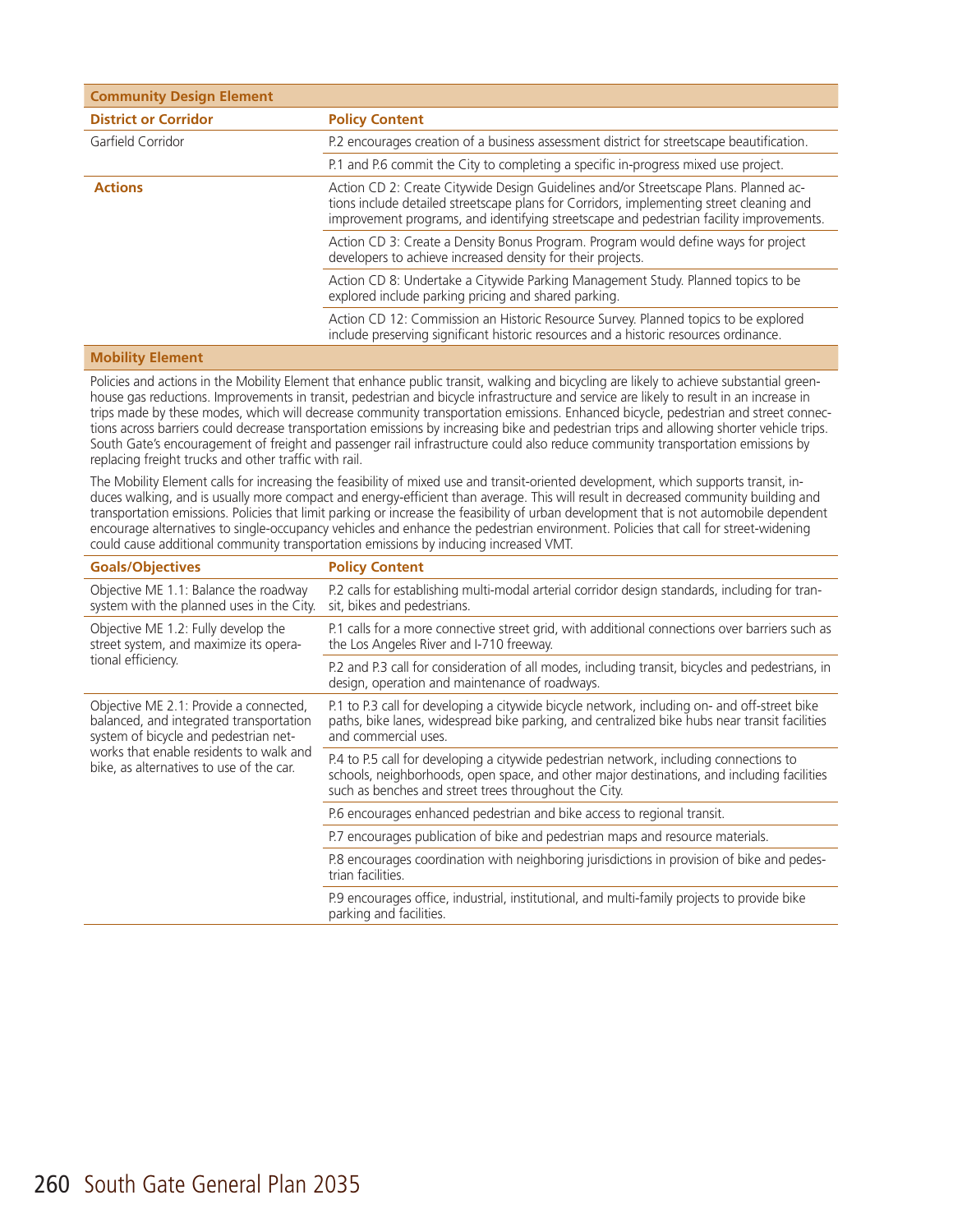| <b>Mobility Element</b>                                                                                                                                   |                                                                                                                                                                                                                            |
|-----------------------------------------------------------------------------------------------------------------------------------------------------------|----------------------------------------------------------------------------------------------------------------------------------------------------------------------------------------------------------------------------|
| <b>Goals/Objectives</b>                                                                                                                                   | <b>Policy Content</b>                                                                                                                                                                                                      |
| Objective ME 2.2: Improve local and<br>regional transit service in the City.                                                                              | P.1, P.2 and P.4 encourage the City to work with Metro (LACMTA) to provide more direct<br>transit routes to neighborhoods, provide additional routes, and increase the frequency of<br>routes.                             |
|                                                                                                                                                           | P.3 calls for supporting Metro's expansion of Rapid Bus Service.                                                                                                                                                           |
|                                                                                                                                                           | P.5 encourages the City to work with Metro to provide attractive and convenient bus<br>stops.                                                                                                                              |
|                                                                                                                                                           | P.6 encourages development of a bus transit hub at Firestone and Atlantic, with potential<br>expansion.                                                                                                                    |
|                                                                                                                                                           | P.7 calls for the City to support all potential rail transit serving the City, including high-<br>speed rail.                                                                                                              |
| Objective M 2.3: Encourage walking,<br>biking and use of transit, through a vari-<br>ety of supportive land use development<br>and urban design measures. | P.1 encourages land use and architecture that promotes transit access and pedestrian<br>orientation.                                                                                                                       |
|                                                                                                                                                           | P.2 to P.4 call for the City to require office, retail, industrial, and multi-family development<br>to install transit, bike, and pedestrian amenities, and to develop Transportation Demand<br>Management (TDM) programs. |
|                                                                                                                                                           | P.5 encourages the promotion of TDM programs.                                                                                                                                                                              |
|                                                                                                                                                           | P.6 encourages development of park and ride facilities.                                                                                                                                                                    |
| Objective M 3.2: Reduce adverse im-<br>pacts from truck traffic.                                                                                          | P.4 calls for coordination with regional planning agencies to encourage use of rail along<br>the I-710 corridor.                                                                                                           |
| Objective M 4.1: Manage parking de-<br>mand and supply in the City.                                                                                       | P.2 calls for revision of the City's parking guidelines to allow reduced parking for new<br>development in areas with high mixed uses, along major mixed use corridors, and near<br>high-frequency transit service.        |
|                                                                                                                                                           | P.3. calls for "Park Once" programs to encourage walking within commercial districts.                                                                                                                                      |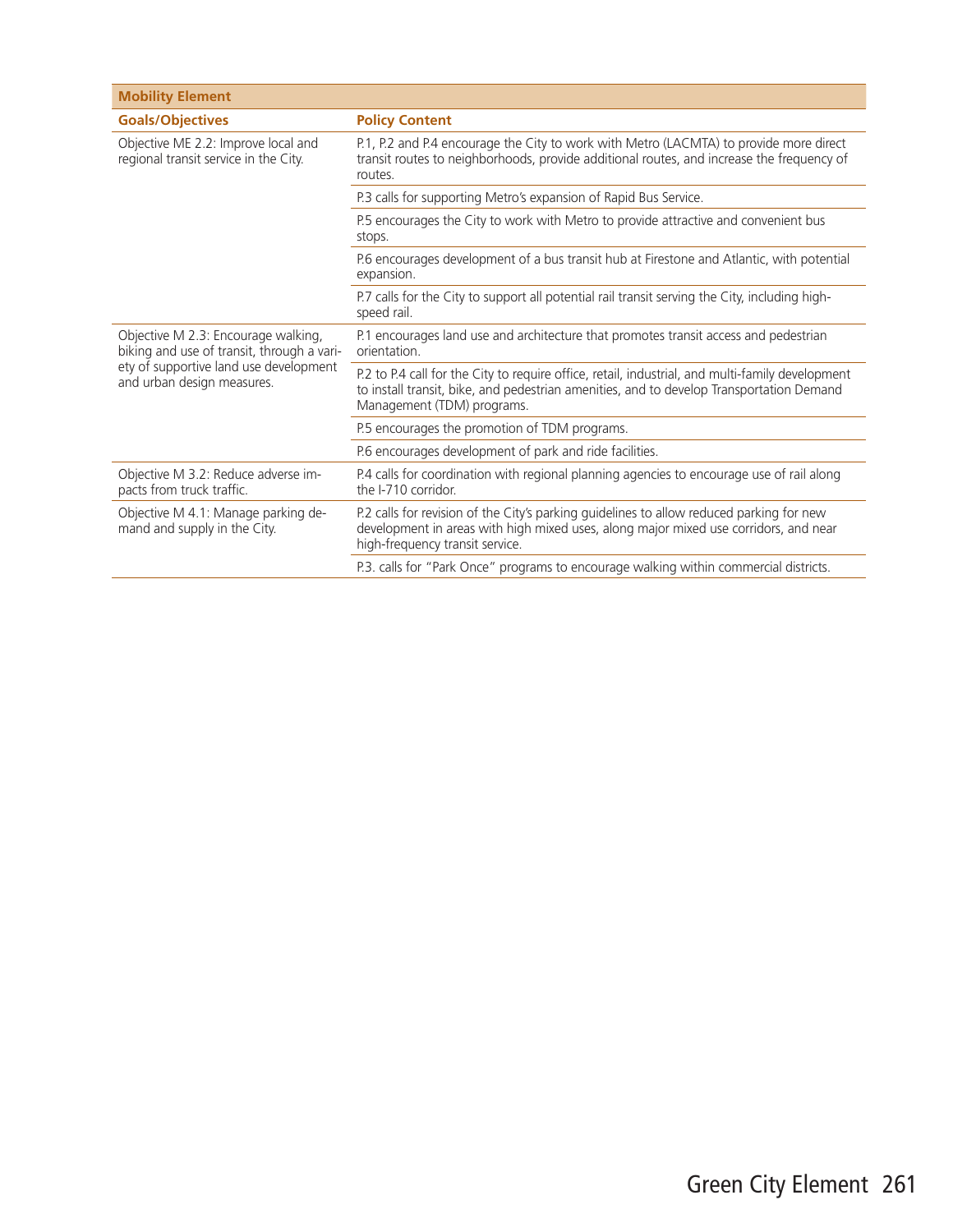| <b>Mobility Element</b> |                                                                                                                                                                                                                                                                             |
|-------------------------|-----------------------------------------------------------------------------------------------------------------------------------------------------------------------------------------------------------------------------------------------------------------------------|
| <b>Goals/Objectives</b> | <b>Policy Content</b>                                                                                                                                                                                                                                                       |
| <b>Actions</b>          | Action ME.1: Implement various street improvements for general circulation. Guidelines<br>include public transit and other transportation modes.                                                                                                                            |
|                         | Action ME 2: Upgrade the City's traffic signals and signal timing. Upgrade specifications Call<br>for taking into account the needs of pedestrians, bicyclists and transit in addition to autos.                                                                            |
|                         | Action ME 10: Plan and develop rail service in UPRR north-south corridor. Action includes<br>planned coordination with multiple public agencies to support rail development.                                                                                                |
|                         | Action ME 11: Coordinate with City of Downey on potential train station. This action commits<br>the City to cooperating with Downey for a potential high speed, grade-separated transit line<br>on the Union Pacific right-of-way.                                          |
|                         | Action ME 12: Create a Firestone/Atlantic transit station. The Firestone/Atlantic station would<br>be a hub for multiple transit modes.                                                                                                                                     |
|                         | Action ME 13: Create an Imperial/Atlantic transit station. The Imperial/Atlantic station would<br>be a hub for multiple transit modes.                                                                                                                                      |
|                         | Action ME 15: Initiate local transit service. This action calls for initiation of a local bus service<br>in the City and defines its desired characteristics and types of service.                                                                                          |
|                         | Action ME 16: Build park and ride lots. This action commits the City to building park and ride<br>lots, which decrease VMT.                                                                                                                                                 |
|                         | Action ME 17: Provide enhanced bus stop amenities. This action commits the City to certain<br>bus stop improvements.                                                                                                                                                        |
|                         | Action ME 18: Promote the use of transit. This action defines activities to promote transit use<br>throughout the City.                                                                                                                                                     |
|                         | Action ME 19: Conduct a citywide bicycle study and develop a bicycle plan. A bicycle plan<br>would include planned improvements to the bike network as well as specific plans for things<br>like traffic controls and push buttons for bicycles to cross arterial roadways. |
|                         | Action ME 21: Improve bicycle access to the regional bike paths on the Los Angeles River<br>and the Rio Hondo Channel. Connection to the existing regional bike path would increase its<br>utilization by residents.                                                        |
|                         | Action ME 22: Install bicycle "hubs." Hubs would be important destinations providing goods,<br>services, and interesting resting points along the bicycle network.                                                                                                          |
|                         | Action ME 23: In conjunction with other agencies and developers the City should develop<br>and implement an ongoing bicycle amenities program. Bicycle amenities would be installed at<br>various publicly-owned locations.                                                 |
|                         | Action ME 24: Modify the city code for bicycle parking. Planned modifications include requir-<br>ing provision of bike parking and showers.                                                                                                                                 |
|                         | Action ME 26: Promote the use of bicycles. Bicycle use would be promoted by the prepara-<br>tion and distribution of bike route maps and facilities information.                                                                                                            |
|                         | Action ME 27: Develop procedures for incorporating bike facilities into new development<br>projects. Procedures would define requirements for including bike infrastructure in new<br>development.                                                                          |
|                         | Action ME 28: Conduct a citywide pedestrian study to develop a pedestrian plan and<br>program. The planned Pedestrian Amenities Program would involve comprehensive improve-<br>ments to streetscapes and the walking network.                                              |
|                         | Action ME 29: Develop procedures for new development to support and promote walking<br>and contribute to enhancing supporting facilities and amenities. Procedures would define<br>requirements for including pedestrian infrastructure in new development.                 |
|                         | Action ME 30: Promote walking in the City. Walking would be promoted by the preparation<br>and distribution of walking route maps and facilities information.                                                                                                               |
|                         | Action ME 34: Develop parking policies and modify parking requirements to restrict the over-<br>provision of on-site parking for private developments.                                                                                                                      |
|                         | Action ME 35: Explore the establishment of parking districts in commercial areas. This would<br>implement the "park once" program.                                                                                                                                          |
|                         | Action ME 36: Develop TDM Program. A TDM program would define specific TDM strategies<br>and procedures that could be used as a model for individual development projects.                                                                                                  |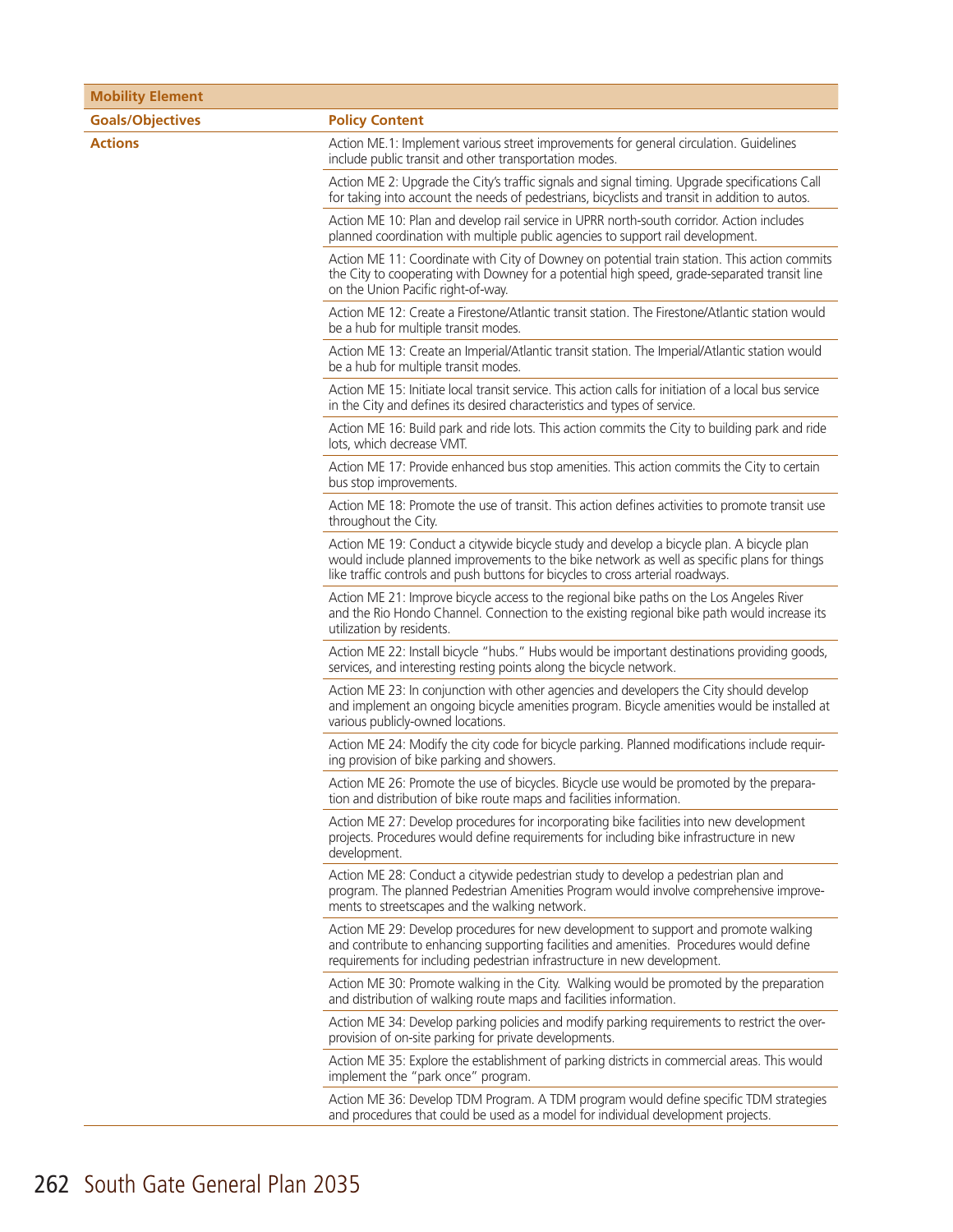#### **Economic Element**

The Economic Element calls for walkable multi-modal streets, locally available goods and services, and more South Gate residents working in South Gate, which will all decrease VMT and therefore greenhouse gas emissions. Additionally, an increase in the level of green businesses and technology will both reduce climate change impacts and adapt to future constraints from climate change.

| <b>Goals/Objectives</b>                                                                                                                     | <b>Policy Content</b>                                                                                                                                                                                  |
|---------------------------------------------------------------------------------------------------------------------------------------------|--------------------------------------------------------------------------------------------------------------------------------------------------------------------------------------------------------|
| Objective E 1.1: Generate sufficient fis-<br>cal revenue through the use of land use<br>planning.                                           | P.1 encourages maintenance and enhancement of infrastructure such as multi-modal<br>streets.                                                                                                           |
| Goal E 2: To enhance South Gate's<br>commercial market by attracting and<br>retaining a healthy balance of local and<br>national businesses | Objectives and policies call for attracting and retaining commercial businesses.                                                                                                                       |
| Goal E 3: Enhance employment, educa-<br>tional and business opportunities                                                                   | Objectives and policies call for an increased number of South Gate residents to be em-<br>ployed in improved South Gate businesses.                                                                    |
| Objective E 4.1: Help create a new iden-<br>tity and a more diverse business base for<br>South Gate.                                        | P.1 encourages expansion of diverse business activity, including "green technology."                                                                                                                   |
|                                                                                                                                             | P.4 encourages environmentally friendly "green" businesses in and around the Community<br>College District.                                                                                            |
| <b>Actions</b>                                                                                                                              | Action E 1: Develop a business attraction and marketing campaign. Business attraction<br>would focus on providing a balances mix of business and jobs in the City.                                     |
|                                                                                                                                             | Action E 2: Develop a business retention program. The business retention program would<br>support existing businesses and jobs.                                                                        |
|                                                                                                                                             | Action E 4: Create an incentive program for South Gate-based employers to hire residents.<br>Creating connections between local jobs and residents encourages jobs-housing balance<br>and reduces VMT. |
|                                                                                                                                             | Action E 5: Create new business improvement districts. Business improvement districts cre-<br>ate synergies between businesses and support local-serving businesses.                                   |
| <b>Public Facilities and Services Element</b>                                                                                               |                                                                                                                                                                                                        |

Several policies and actions in the Public Facilities Element are likely to reduce greenhouse gas emissions. Creating mixed use, walkable public facilities and ensuring that fire codes allow mixed use, compact, walkable development will both decrease VMT and community emissions from transportation. Increased energy efficiency in educational facilities and water infrastructure and decreased waste and landfilling throughout the City will also decrease greenhouse gas emissions. Policies that increase water efficiency and conservation are adaptations to drought – which is exacerbated by climate change – and increased permeable surfaces for treating stormwater can decrease heat island effect, which is a protection against higher temperatures from climate change.

| <b>Goals/Objectives</b>                                                                                                                                                                               | <b>Policy Content</b>                                                                                                                                                                                      |
|-------------------------------------------------------------------------------------------------------------------------------------------------------------------------------------------------------|------------------------------------------------------------------------------------------------------------------------------------------------------------------------------------------------------------|
| Objective PF 2.2: Ensure that all new de-<br>velopment includes adequate provision<br>for fire safety                                                                                                 | P.4 calls for "allowing mixed use and compact development, pedestrian-friendly streets,<br>and other elements of a walkable, bikeable, and safe City" while maintaining fire access in<br>new development. |
| Objective PF 3.2: Assist educational<br>providers in the location and design of<br>school sites to prevent negative impacts<br>on the health, safety and welfare of<br>students and nearby residents. | P.3 calls for a mixed use campus for the proposed new high and middle schools on Tweedy<br>Boulevard.                                                                                                      |
|                                                                                                                                                                                                       | P.4 encourages energy efficiency in educational facility renovation.                                                                                                                                       |
| Objective PF 4.1: Reduce the volume<br>of solid waste generated in South Gate<br>through recycling and resource conser-<br>vation.                                                                    | P.1 to P.5 encourage maintained and enhanced recycling services and set a waste diversion<br>goal.                                                                                                         |